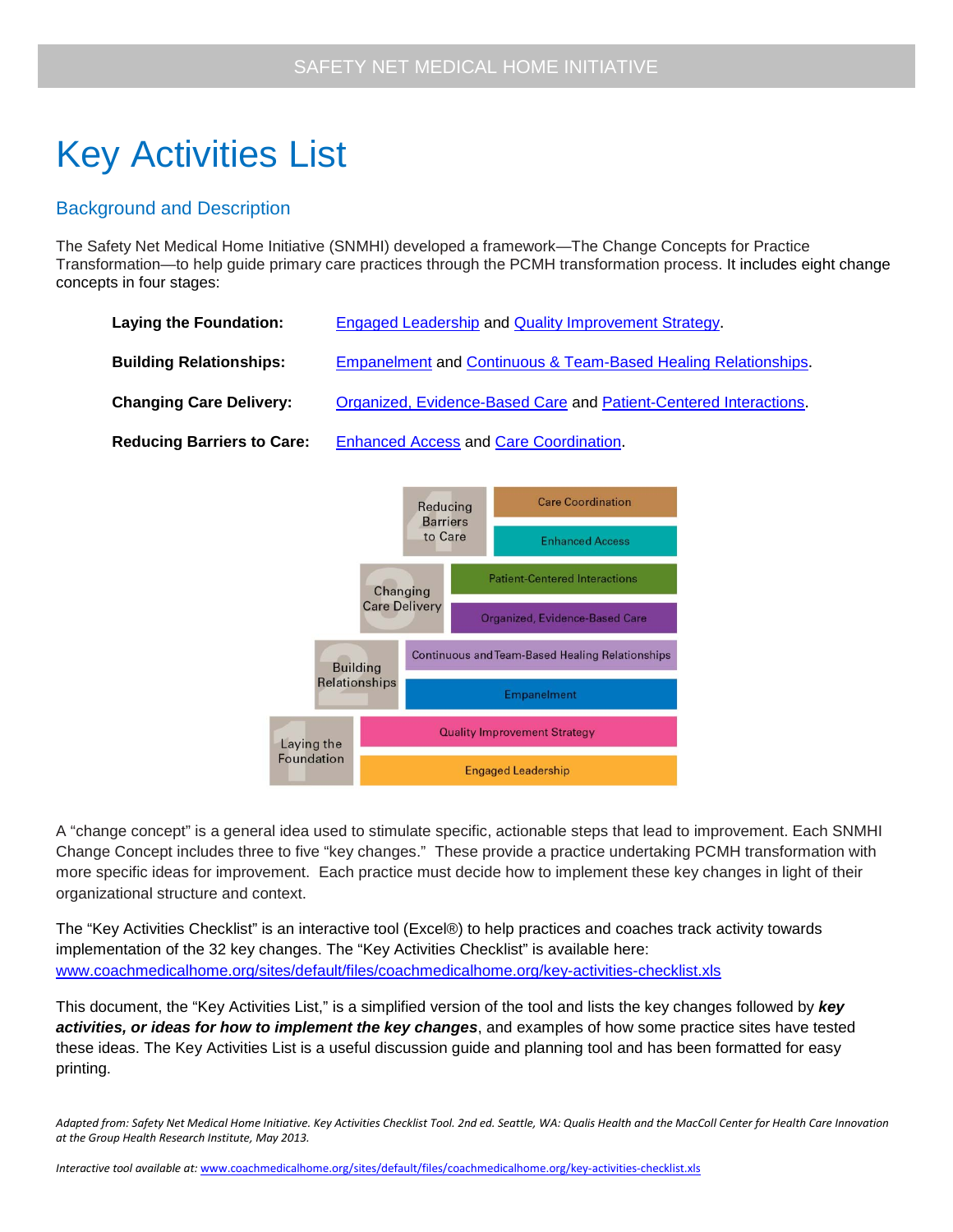| <b>ENGAGED LEADERSHIP</b>                                                                                                                                                                      |                                                                                                                                                            |                                                                                                                                                                                                                                                                                                                                                                                                                                                                                                                                                                                                                                                                                                                                                                                                                                                                                                                                                                                                                                                                                                                                                                                                                                    |
|------------------------------------------------------------------------------------------------------------------------------------------------------------------------------------------------|------------------------------------------------------------------------------------------------------------------------------------------------------------|------------------------------------------------------------------------------------------------------------------------------------------------------------------------------------------------------------------------------------------------------------------------------------------------------------------------------------------------------------------------------------------------------------------------------------------------------------------------------------------------------------------------------------------------------------------------------------------------------------------------------------------------------------------------------------------------------------------------------------------------------------------------------------------------------------------------------------------------------------------------------------------------------------------------------------------------------------------------------------------------------------------------------------------------------------------------------------------------------------------------------------------------------------------------------------------------------------------------------------|
| <b>Key Changes</b>                                                                                                                                                                             | <b>Key Activities</b>                                                                                                                                      | <b>Examples of Activities that Have Been Tested</b>                                                                                                                                                                                                                                                                                                                                                                                                                                                                                                                                                                                                                                                                                                                                                                                                                                                                                                                                                                                                                                                                                                                                                                                |
| 1a. Provide visible and<br>sustained leadership to lead<br>overall cultural change as<br>well as specific strategies to<br>improve quality and spread<br>and sustain change.                   | Ensure executive and clinical<br>leadership demonstrates "buy-<br>in" to the PCMH model                                                                    | Educate, promote, and discuss the PCMH model frequently at a variety of organizational meetings, so that BOD members,<br>providers, staff, and key partners are informed and activated<br>· Incorporate PCMH goals into organizational compliance plan or link to incentive programs; if possible, redesign compensation or<br>bonus structure to promote the PCMH model<br>Inform internal and external audiences about PCMH plans, innovations, and successes using a variety of formats, (e.g., clinic<br>newsletters, local newspapers, etc.)<br>Be visible at provider and staff meetings to support the PCMH model and actively participate in PCMH/QI team meetings<br>Develop and implement a PCMH leadership committee, which may be composed of staff members from each care team or<br>professional group (e.g., nurses, MAs, providers, etc.)<br>Set organizational priority to gain PCMH recognition by external entities, (e.g., NCQA, state certification, etc.)<br>Participate in regional, statewide, and national P4P programs<br>Integrate the PCMH model into the organizational mission and vision<br>· Hire staff or volunteers to support PCMH, (e.g., QI /PCMH manager, "panel" manager, patient greeter.) |
| 1b. Ensure that the PCMH<br>transformation effort has<br>the time and resources<br>needed to be successful.                                                                                    | Identify a central PCMH<br>implementation team that is<br>made up of staff members<br>representing a variety of roles,<br>patients, and other stakeholders | Develop management team "go and see" activities, (e.g., weekly executive team rounds, daily site management team rounds)<br>Discuss how the team will adapt to transitioning team members (i.e. departures, new additions); consider representation from<br>every discipline<br>Include patients                                                                                                                                                                                                                                                                                                                                                                                                                                                                                                                                                                                                                                                                                                                                                                                                                                                                                                                                   |
|                                                                                                                                                                                                | Ensure resources are available<br>to staff for PCMH<br>transformation                                                                                      | Dedicate necessary resources to support measurement, to facilitate communication about the PCMH model, to support team<br>building<br>Establish expectations with timelines for PCMH practice priorities<br>Assess QI training needs and act upon results<br>Send staff to trainings or conferences to learn about aspects to PCMH, (e.g., IHI Office Practice Summit)                                                                                                                                                                                                                                                                                                                                                                                                                                                                                                                                                                                                                                                                                                                                                                                                                                                             |
| 1c. Ensure that the clinicians<br>and other care team<br>members have protected<br>time to conduct activities<br>beyond direct patient care<br>that are consistent with<br>medical home model. | Protect time for planning and<br>time for reviewing data                                                                                                   | $\blacksquare$<br>Allocate time for PCMH/QI planning<br>Develop "standard work" activities for site management teams which focus on process improvement and best practices, i.e.<br>develop agreements on standard templates and consistent definitions across teams and/or sites<br>Share data with staff on a regular basis and allocate time for discussion<br>Schedule all meetings during the staff work hours instead of before or after clinic hours to allow the staff to attend and not add to<br>their work day                                                                                                                                                                                                                                                                                                                                                                                                                                                                                                                                                                                                                                                                                                          |
|                                                                                                                                                                                                | Engage team members in PCMH<br>activities                                                                                                                  | Use visual boards and team-specific data<br>PDSA binder in break room where staff can add ideas for change<br>Actively share best practices for PCMH implementation across teams and clinics<br>Provide opportunities for staff to identify opportunities for improvement and to define action plans, e.g. staff surveys, suggestion<br>boxes<br>Restructure clinic leadership and accountabilities to guide transformation work                                                                                                                                                                                                                                                                                                                                                                                                                                                                                                                                                                                                                                                                                                                                                                                                   |
| 1d. Build the practice's<br>values on creating a medical<br>home for patients into staff<br>hiring and training<br>processes.                                                                  | Modify new hire and orientation<br>process to embed PCMH values                                                                                            | Incorporate vision of PCMH into staff, provider, patient, and BOD member orientation<br>Develop staff training modules for PCMH<br>Modify job descriptions<br>• Identify mentors to support new and existing employees in learning PCMH change concepts<br>Develop orientation materials to use with new e-learning platform<br>Send staff to trainings or conferences to learn about aspects to PCMH, (e.g., IHI Office Practice Summit)                                                                                                                                                                                                                                                                                                                                                                                                                                                                                                                                                                                                                                                                                                                                                                                          |
|                                                                                                                                                                                                | Engage all staff in marketing<br><b>PCMH</b>                                                                                                               | Collect and share stories of how PCMH has positively impacted patients and patient care (e.g., all staff meetings focused on<br>"Telling Our Story")                                                                                                                                                                                                                                                                                                                                                                                                                                                                                                                                                                                                                                                                                                                                                                                                                                                                                                                                                                                                                                                                               |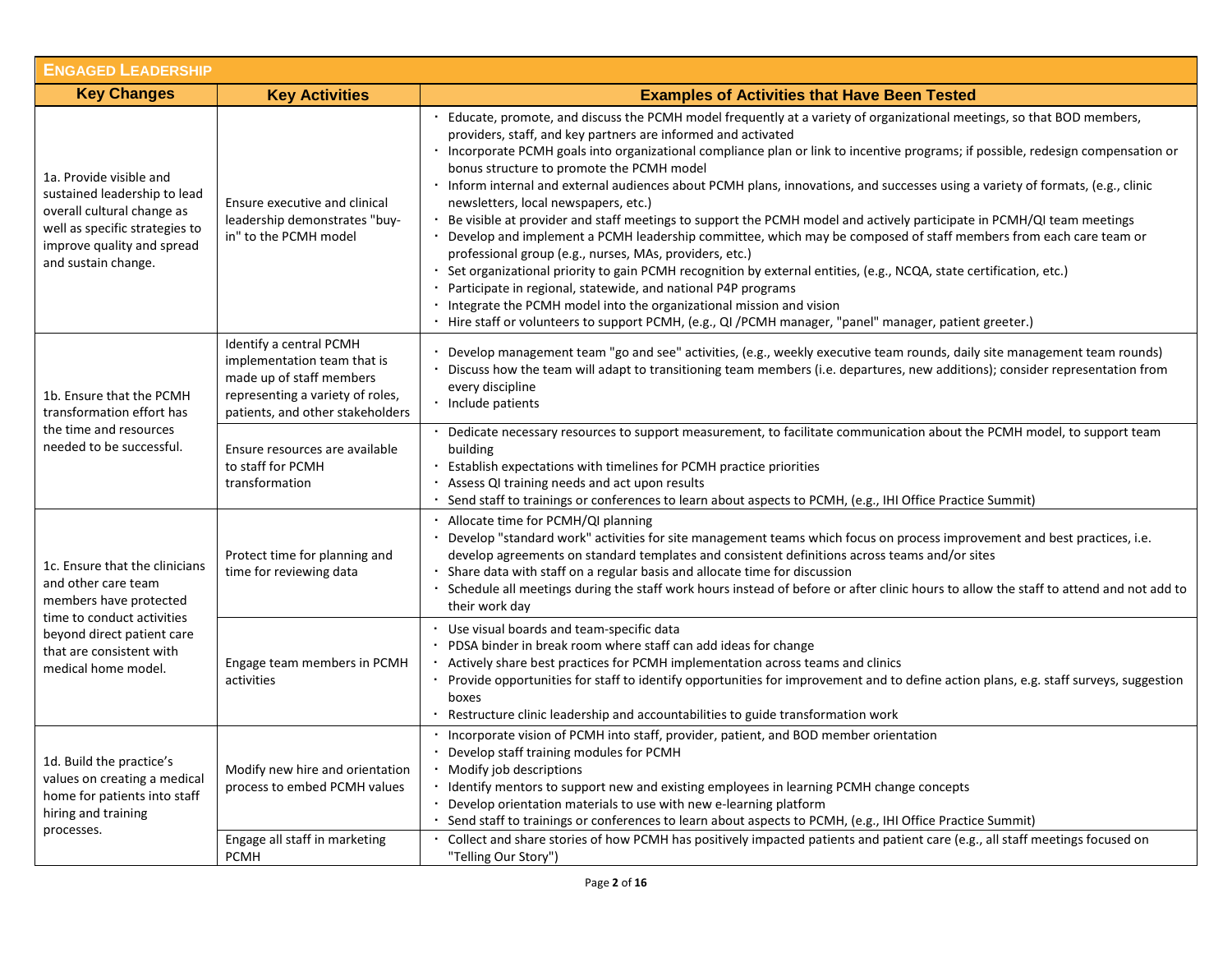| <b>QUALITY IMPROVEMENT STRATEGY</b>                                                                                                                            |                                                                                                       |                                                                                                                                                                                                                                                                                                                                                                                                                                                                           |
|----------------------------------------------------------------------------------------------------------------------------------------------------------------|-------------------------------------------------------------------------------------------------------|---------------------------------------------------------------------------------------------------------------------------------------------------------------------------------------------------------------------------------------------------------------------------------------------------------------------------------------------------------------------------------------------------------------------------------------------------------------------------|
| <b>Key Changes</b>                                                                                                                                             | <b>Key Activities</b>                                                                                 | <b>Examples of Activities that Have Been Tested</b>                                                                                                                                                                                                                                                                                                                                                                                                                       |
| 2a. Choose and use a formal model<br>for quality improvement.                                                                                                  | Adopt Lean, the Model for<br>Improvement, PDSA or some<br>equivalent as a QI Strategy                 | Provide staff training on QI methodology (Lean or Model for Improvement or another, as indicated)<br>Incorporate QI methodology on a small scale in everyday work to accustom staff to QI<br>Include those who 'do the work' in work redesign process<br>Add a QI position or dedicated staff time to QI activities                                                                                                                                                       |
| 2b. Establish and monitor metrics to<br>evaluate routinely improvement<br>efforts and outcomes; ensure all<br>staff members understand metrics<br>for success. | Determine quality<br>measurement strategy for<br>practice transformation                              | Establish quality measures for practice transformation, (e.g., cycle time, third next available, etc.)<br>Identify a balanced set of measures (including clinical outcomes, practice transformation, etc.) tied to the strategic goals,<br>that roll down to the team-level to define PCMH transformation<br>Establish data collection methods and ensure reliability and accuracy of the data<br>Set goals or compare quality measures with national or local benchmarks |
|                                                                                                                                                                | Use quality measurement<br>results to drive improvements                                              | Review quality measures routinely with team members<br>Use run charts of each teams' performance to create "friendly competition"<br>Standardize quality measures across all teams<br>Create a system that supports full transparency of data<br>Develop a visual management system to drive improvements on monthly measures (e.g., data dashboards)<br>Develop comfort with using measurement in all improvement efforts, even small tests of change                    |
| 2c. Ensure that patients, families,<br>providers, and care team members<br>are involved in quality improvement<br>activities.                                  | Include patient(s) on the<br>QI/PCMH team or in the<br>planning process                               | Identify options for obtaining patient input on clinic processes in ways that are patient centered (not during normal<br>business hours, etc.)<br>Inform patients of QI activities and have them "rate" how team is doing<br>Recruit patient to participate as a member of the PCMH or quality committee meeting<br>Include QI activities and feedback opportunities in satisfaction surveys                                                                              |
|                                                                                                                                                                | Encourage staff and providers<br>to engage in the<br>improvement process                              | Train all teams and staff in process improvement<br>Conduct and use information from staff satisfaction surveys<br>Invite all staff to join committees on topics that interest them or are in their particular expertise<br>Reward "quality champions" that are highly involved and encourage QI efforts                                                                                                                                                                  |
|                                                                                                                                                                | Include staff from other<br>organizations or departments<br>in quality improvement<br>activities      | Board member with FQHC committee is member of QI committee<br>Pull on coach or consultant assistance with QI activities<br>Conduct or participate in collaboratives or other shared learning opportunities with health centers doing similar work                                                                                                                                                                                                                         |
| 2d. Optimize use of health<br>information technology to meet<br>Meaningful Use criteria.                                                                       | Use population-based data to<br>ensure all eligible care is<br>provided and follow up as<br>necessary | Use EHR fields to serve as reminders for planned care<br>Customize EHR when needed (e.g., create care plan templates)<br>Ensure adequate technical support for improvement activities<br>Use population-based reports to support data collection and QI activities                                                                                                                                                                                                        |
|                                                                                                                                                                | Use technology to support<br>care delivery                                                            | Develop a scorecard to use for huddles and outreach to drive improvement<br>Meet Meaningful Use criteria<br>Use decision support tools regularly                                                                                                                                                                                                                                                                                                                          |
|                                                                                                                                                                | Use supplemental<br>technologies as needed<br>(registry, etc.)                                        | Patient portal, secure messaging, patient disease registry (Kryptiq's Care Manager), e-signature<br>Adapt Excel and other spreadsheet/database software to support QI activities                                                                                                                                                                                                                                                                                          |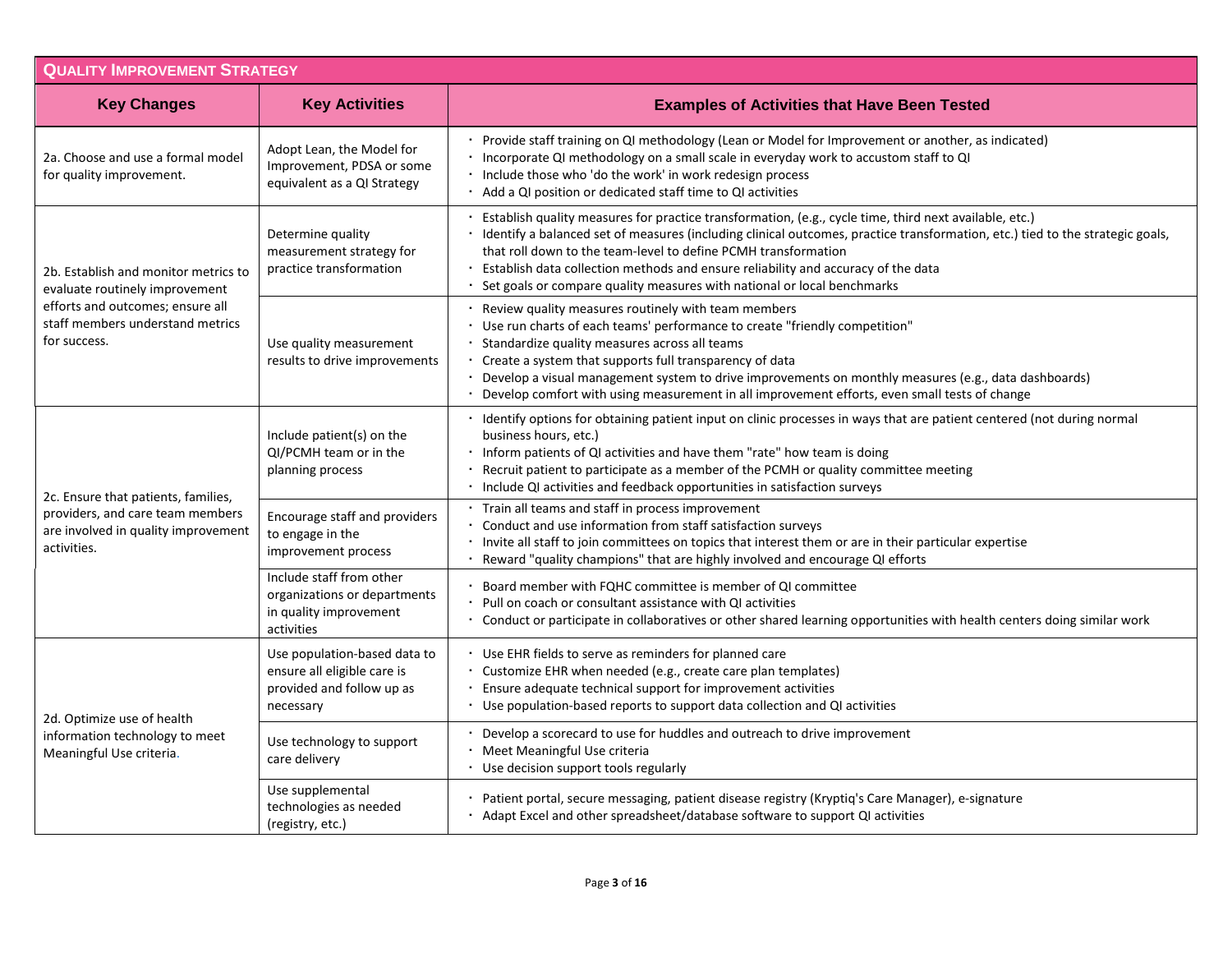| EMPANELMENT                                                                                                                                                             |                                                                                           |                                                                                                                                                                                                                                                                                                                                                                                                                                                                                               |  |
|-------------------------------------------------------------------------------------------------------------------------------------------------------------------------|-------------------------------------------------------------------------------------------|-----------------------------------------------------------------------------------------------------------------------------------------------------------------------------------------------------------------------------------------------------------------------------------------------------------------------------------------------------------------------------------------------------------------------------------------------------------------------------------------------|--|
| <b>Key Changes</b>                                                                                                                                                      | <b>Key Activities</b>                                                                     | <b>Examples of Activities that Have Been Tested</b>                                                                                                                                                                                                                                                                                                                                                                                                                                           |  |
| 3a. Assign all patients to a<br>provider panel and confirm<br>assignments with providers<br>and patients; review and<br>update panel assignments<br>on a regular basis. | Set and communicate<br>organizational goals for<br>establishing panels                    | Leadership explores shared panels or requirements for part-time providers<br>Have part-time providers share a panel ensuring that patients have access to either provider every week<br>Conduct focus group for empanelment with leadership                                                                                                                                                                                                                                                   |  |
|                                                                                                                                                                         | Develop initial reports linking<br>patients and providers and<br>review                   | Create list of patients by provider or care team to be shared with and reviewed by other team members<br>Assure data are accurate/correct<br>Reach out to empanelled, but "missing" patients<br>Develop initial reports linking patients and providers; have providers review and validate<br>Use Mark Murray's 4 cut method to do a first pass of assigning patients<br>Consider how to assign families to ensure continuity<br>Bring together a multi-disciplinary team including providers |  |
|                                                                                                                                                                         | Regularly review provider/team<br>assignments and make<br>modifications to level workload | Assign nursing capacity to a team depending on how busy the provider is                                                                                                                                                                                                                                                                                                                                                                                                                       |  |
|                                                                                                                                                                         | Determine protocols and/or<br>policies for assigning new<br>patients                      | Develop system for querying unassigned patients regularly<br>Post visual cues of the protocol at the point of patient assignment (e.g. front desk)<br>Develop scripts for schedulers around assigning patients<br>Patients empanelled upon intake                                                                                                                                                                                                                                             |  |
|                                                                                                                                                                         | Standardize process for panel<br>management, monitoring and<br>maintenance                | Assign responsibility for ongoing maintenance<br>Determine policy for transfer of PCP, management of PCPs at capacity and new patient expectations<br>Develop process for un-empanelling a patient when they are no longer actively managed by the team<br>Schedule a monthly review with the panel manager using a visual management system to track huddles and review process                                                                                                              |  |
| 3b. Assess practice supply<br>and demand, and balance<br>patient load accordingly.                                                                                      | Apply risk-adjustment criteria                                                            | Risk adjust by determining weights for age and gender<br>Weight panels by acuity and/or number of comorbidities<br>Risk adjust for cultural and/or social factors such as translation needs, transportation, homelessness, etc.<br>Use the patient acuity rubric, available: http://www.safetynetmedicalhome.org/sites/default/files/Patient-Acuity-Rubric.xlsx                                                                                                                               |  |
|                                                                                                                                                                         | Determine appropriate panel size<br>for each provider                                     | Develop expectations for medical residents<br>Develop expectations re: FTE minimums for providers who will have panels                                                                                                                                                                                                                                                                                                                                                                        |  |
|                                                                                                                                                                         | Calculate supply (provider time)<br>and demand (patient need)                             | Define active and inactive patient categories<br>Classify patients as inactive or active<br>Calculate average patient utilization                                                                                                                                                                                                                                                                                                                                                             |  |
|                                                                                                                                                                         | Make adjustments to ensure<br>balanced patient loads for care<br>teams                    |                                                                                                                                                                                                                                                                                                                                                                                                                                                                                               |  |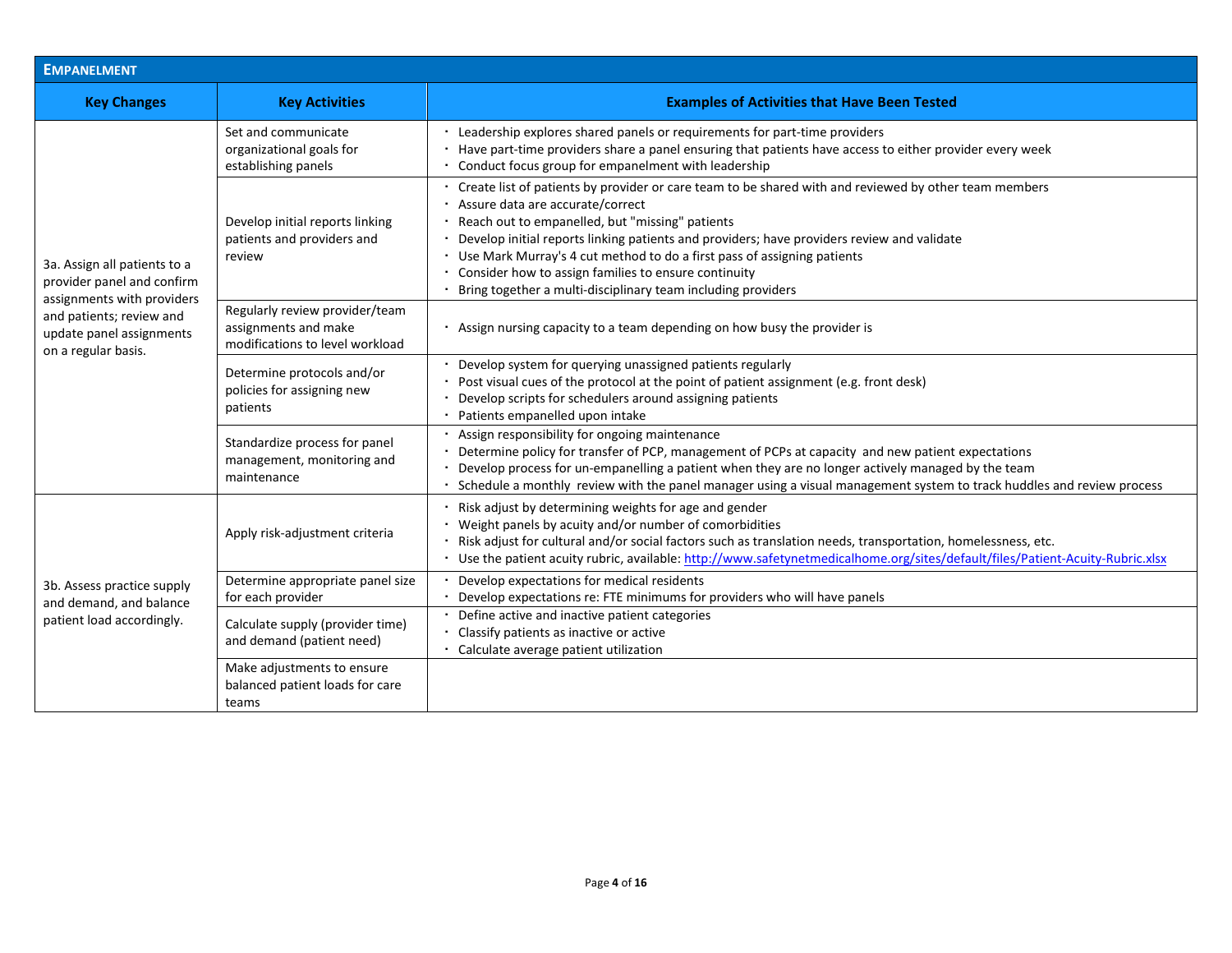| <b>EMPANELMENT (CONTINUED)</b>                                                                                                                                                |                                                                                       |                                                                                                                                                                                                                                                                                                                                                                                                                                                                                                                                                                    |
|-------------------------------------------------------------------------------------------------------------------------------------------------------------------------------|---------------------------------------------------------------------------------------|--------------------------------------------------------------------------------------------------------------------------------------------------------------------------------------------------------------------------------------------------------------------------------------------------------------------------------------------------------------------------------------------------------------------------------------------------------------------------------------------------------------------------------------------------------------------|
| <b>Key Changes</b>                                                                                                                                                            | <b>Key Activities</b>                                                                 | <b>Examples of Activities that Have Been Tested</b>                                                                                                                                                                                                                                                                                                                                                                                                                                                                                                                |
| 3c. Use panel data and<br>registries to proactively<br>contact and track patients<br>by disease status, risk status,<br>self-management status,<br>community and family need. | Develop capacity to build panel<br>reports that support outreach<br>activities        | Designate and train a panel manager<br>Identify IT resources to build report templates<br>Identify services that may be useful to examine, (e.g., preventive care, medication management, appropriate and timely chronic<br>care)                                                                                                                                                                                                                                                                                                                                  |
|                                                                                                                                                                               | Analyze panels by sub-population<br>or patients or visit type                         | Analyze patients by disease type, provider and nurse-provider team and compare each to clinic as a whole                                                                                                                                                                                                                                                                                                                                                                                                                                                           |
|                                                                                                                                                                               | Proactively reach out to patients<br>to address needs identified in the<br>panel data | Use a registry system or panel reports to identify patients who need a follow-up call<br>Designate role/responsibility for doing follow-up calls with patients<br>Leverage EHR functionality to generate automated letters to patients re: routine follow up care (e.g. immunizations, well child<br>checks)<br>Utilize patient portal and secure messaging for outreach<br>Develop a clinical outreach procedure for routine preventive and DM visit follow-up<br>Use a Heijunka Board and other visual management tools to monitor daily performance on measures |
|                                                                                                                                                                               | Educate patients about the<br>importance of continuity                                | Incorporate inpatient orientation<br>Routinely stress importance of ongoing relationship with specific clinician<br>Utilize scripting for scheduling/reception staff                                                                                                                                                                                                                                                                                                                                                                                               |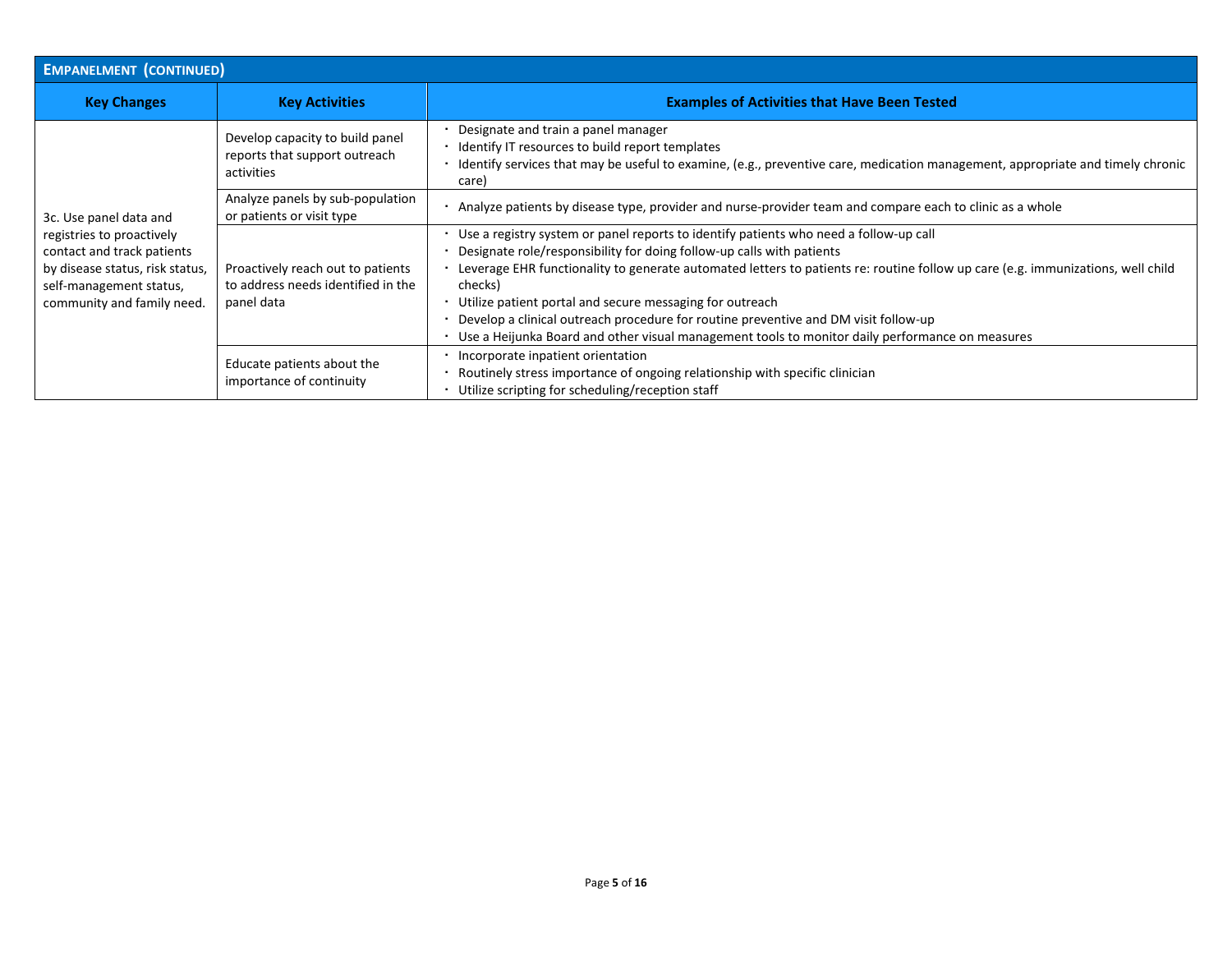| <b>CONTINUOUS &amp; TEAM-BASED HEALING RELATIONSHIPS</b>                                                                                                                                                                                                                              |                                                                            |                                                                                                                                                                                                                                                                                                                                                                                                                                                                                                                                                                                                                                                                                                                                                                                                   |
|---------------------------------------------------------------------------------------------------------------------------------------------------------------------------------------------------------------------------------------------------------------------------------------|----------------------------------------------------------------------------|---------------------------------------------------------------------------------------------------------------------------------------------------------------------------------------------------------------------------------------------------------------------------------------------------------------------------------------------------------------------------------------------------------------------------------------------------------------------------------------------------------------------------------------------------------------------------------------------------------------------------------------------------------------------------------------------------------------------------------------------------------------------------------------------------|
| <b>Key Changes</b>                                                                                                                                                                                                                                                                    | <b>Key Activities</b>                                                      | <b>Examples of Activities that Have Been Tested</b>                                                                                                                                                                                                                                                                                                                                                                                                                                                                                                                                                                                                                                                                                                                                               |
| 4a. Establish and provide<br>organizational support for care<br>delivery teams that are accountable<br>for the patient population/panel.<br>4b. Link patients to a provider and<br>care team so both patients and<br>provider/care teams recognize each<br>other as partners in care. | Developing staff buy-in for<br>changing roles and<br>responsibilities      | Visible support from clinical leadership to support PCMH teamness<br>Provide training for all staff/providers on the PCMH<br>Rewriting job descriptions to support PCMH<br>PCMH measures presented at staff meetings where leadership are present<br>· Leadership delivers regular, consistent messaging about PCMH and medical home progress, (e.g., updates at meetings on a<br>regular basis across the entire organization, in newsletters, etc.)<br>Follow patients or simulate the patient experience as a way to engage staff in thinking about new roles<br>· Use senior leadership meetings to identify and include "champions" from staff when implementing training or changing<br>care team roles<br>Hold monthly all-team meetings to inform, recognize, reward and appreciate staff |
|                                                                                                                                                                                                                                                                                       | Ensure teams have time to<br>meet regularly                                | Allocate time for team huddles to ensure the care team is prepared for each visit<br>Hold quarterly department meetings to discuss PCMH goals<br>Ensure that people at all levels have the opportunity to meet as a PCMH or QI team to plan and organize changes that<br>affect the clinic systems<br>Build time into daily work, pre- and post-session, for teams to meet at an established time<br>Hold routine "problem-solving" meetings<br>Co-location of care team members supports ability to meet and communicate                                                                                                                                                                                                                                                                         |
|                                                                                                                                                                                                                                                                                       | Identify who should be on the<br>care team                                 | · Use volunteers, ancillary staff (e.g., pharmacy) or others to support care delivery teams<br>Include behavioral health and health educator(s) in teams<br>Assign everyone in the health center to at least one care team<br>· Solicit staff suggestions for role changes<br>Pilot new care team structures with one or two care teams then spread to others<br>Use patient panels to identify the ideal care team structure/staffing model                                                                                                                                                                                                                                                                                                                                                      |
|                                                                                                                                                                                                                                                                                       | Develop a staffing plan that<br>addresses staff turnover or<br>staff leave | Have clear job descriptions<br>Develop workflows to ensure continuous cross-training                                                                                                                                                                                                                                                                                                                                                                                                                                                                                                                                                                                                                                                                                                              |
|                                                                                                                                                                                                                                                                                       | Make the care teams visible<br>and apparent to patients                    | Send out letters and business cards describing each team<br>Use color-coded badges<br>Place pictures of care teams in lobby/waiting areas<br>Create a bulletin board describing teams with photos, team names, and member names<br>Develop business cards identifying the teams with the nurses being the primary contact<br>Provide patients with a formal check-in that indicates the members of their care team (the provider the patient is seeing<br>today, the RN/MA and other team members participating in their care. Include phone numbers and instructions re: with<br>whom the patient should follow up with questions)<br>Update the phone menu to route patients directly to their care team                                                                                        |
|                                                                                                                                                                                                                                                                                       | Inform patients about the<br>PCMH model                                    | Create educational/marketing materials<br>Hang PCMH posters in the waiting room<br>Share information at check-in<br>Ensure that materials will be understood by patients of all ethnicities and backgrounds<br>Play a video describing the PCMH (e.g. Emmi solutions video used by TransforMed) in the waiting room<br>· Test site-based health councils                                                                                                                                                                                                                                                                                                                                                                                                                                          |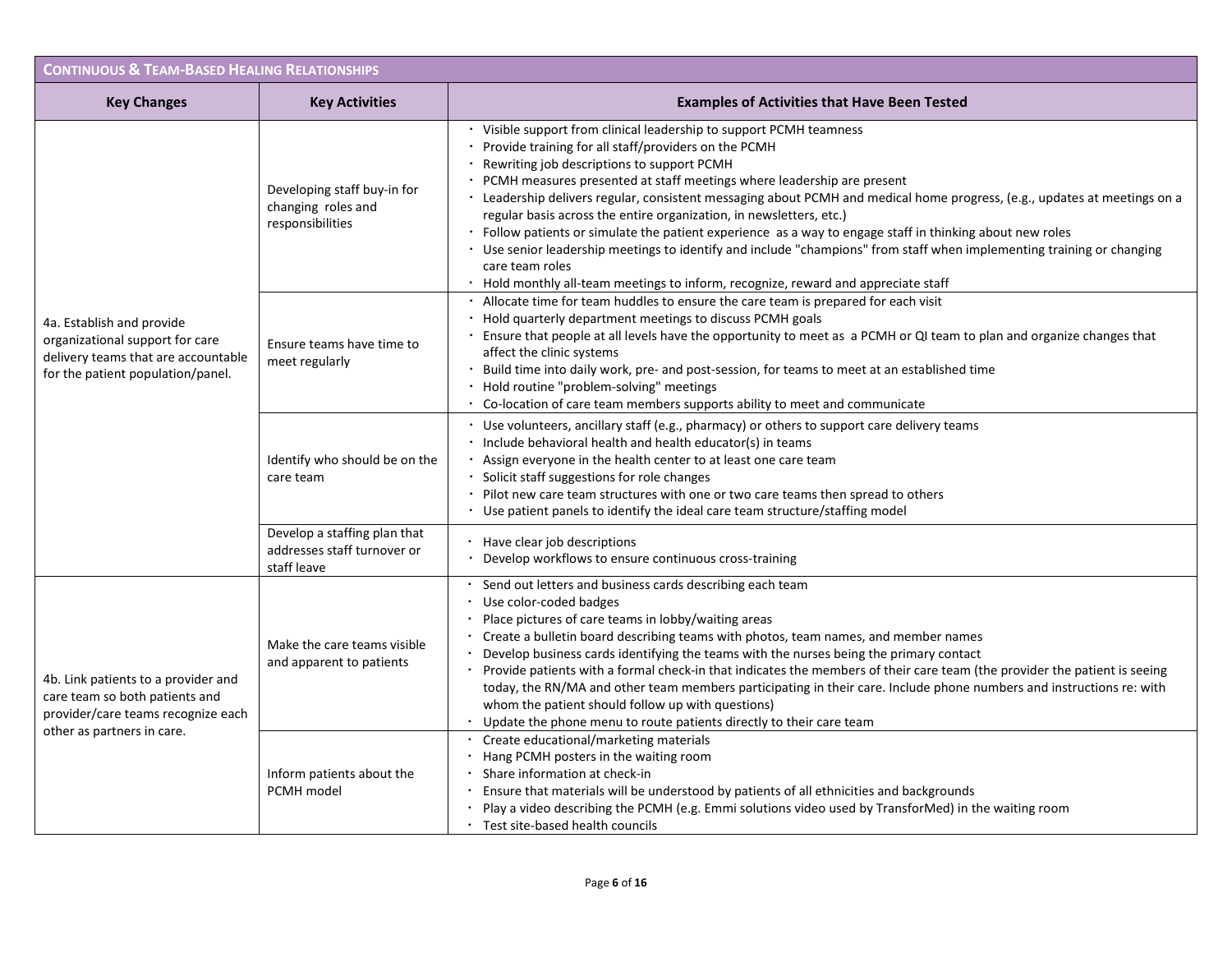| <b>CONTINUOUS &amp; TEAM-BASED HEALING RELATIONSHIPS (CONTINUED)</b>                                                                      |                                                                                                                 |                                                                                                                                                                                                                                                                                                                                                                                                                                                                                                                                                                                                                                                                                                                                                                                                                                             |  |
|-------------------------------------------------------------------------------------------------------------------------------------------|-----------------------------------------------------------------------------------------------------------------|---------------------------------------------------------------------------------------------------------------------------------------------------------------------------------------------------------------------------------------------------------------------------------------------------------------------------------------------------------------------------------------------------------------------------------------------------------------------------------------------------------------------------------------------------------------------------------------------------------------------------------------------------------------------------------------------------------------------------------------------------------------------------------------------------------------------------------------------|--|
| <b>Key Changes</b>                                                                                                                        | <b>Key Activities</b>                                                                                           | <b>Examples of Activities that Have Been Tested</b>                                                                                                                                                                                                                                                                                                                                                                                                                                                                                                                                                                                                                                                                                                                                                                                         |  |
| 4c. Ensure that patients are able to<br>see their provider or care team<br>whenever possible.                                             | Use reports to identify the<br>frequency with which<br>patients see their<br>provider/care team                 | Routinely measure the percentage of visits/appointments that are scheduled with the patient's own primary care provider<br>(PCP)/care team<br>Measure the percentage of visits that are not scheduled with the patient's own PCP/care team at times when the patient's<br>own PCP/care team was available<br>Use Heijunka Board as visual management tool to ensure that work is done each day<br>Educate patients/community and staff members who schedule appointments about the importance of continuity and the<br>relationship with the care team                                                                                                                                                                                                                                                                                      |  |
|                                                                                                                                           | Establish processes to ensure<br>that the patient gets all<br>preventive, chronic and other<br>appropriate care | Develop scripts or prioritization 'rules' for use by front desk staff<br>Assign staff to call patients who are overdue for care/outreach<br>Introduce preventive care screenings into MA and CA workflow when rooming patients<br>Update EHR documentation forms to include visual reminder cues for preventive care                                                                                                                                                                                                                                                                                                                                                                                                                                                                                                                        |  |
| 4d. Define roles and distribute tasks<br>among care team members to<br>reflect the skills, abilities, and<br>credentials of team members. | Define team roles                                                                                               | Develop standard work for all roles and train for this<br>Modify the role of the front desk staff to include patient reminders<br>Modify the role of the MAs/LPNs to include setting up planned care visits or preventive care visits<br>Modify the role of RNs to include complex care management, oversight of MAs, and/or inpatient stay liaison<br>Support providers (MD, DO, NP, PA) in delegating tasks best accomplished by other team members<br>. Hold "roles retreat" collaborative to identify who can do what, and how to shift the work<br>Develop new team roles and job descriptions based on results of the collaborative<br>Hold "roles retreat" all day seminar to share new team roles, responsibilities and accountabilities with staff<br>Develop annual review structures that reward work as a member of a care team |  |
|                                                                                                                                           | Ensure team is prepared for<br>each visit                                                                       | Assign specific team member to 'prep' or 'scrub' the chart before the visit<br>Use team huddles to improve communication<br>Use pre-visit checklists<br>Reception team members make sure all referral notes, etc. are in clinic prior to visit<br>QI nurse is responsible for ER reports, hospital f/u<br>Leadership works with providers to ensure team coverage every day especially during vacations<br>Identify appropriate levels of IT support to develop patient lists for planned care and outreach                                                                                                                                                                                                                                                                                                                                 |  |
|                                                                                                                                           | Identify training needs                                                                                         | Ensure each team member has competencies or an ongoing training plan to complete the assigned role, especially if the<br>new role involves an increase in patient care and management                                                                                                                                                                                                                                                                                                                                                                                                                                                                                                                                                                                                                                                       |  |
|                                                                                                                                           | Conduct ongoing training for<br>staff                                                                           | Conduct monthly tutorials to help staff better use EHR<br>Build-in improving care as part of daily work<br>Develop role of MA champion to continually mentor new and existing MAs and ensure that they are consistently using their<br>new skills that they learned in training<br>Use existing training sessions and conferences from national organizations (e.g., NACHC, IHI, Kaiser, etc.) to train staff<br>Include new providers in PCMH learning sessions held at the regional or state level<br>Provide training on team communication and conflict management<br>Modify and use existing curricula, (e.g., SNMHI MA Training Curriculum available here:<br>http://www.safetynetmedicalhome.org/sites/default/files/Implementation-Guide-Supplement-Team-Based-Care.pdf)                                                            |  |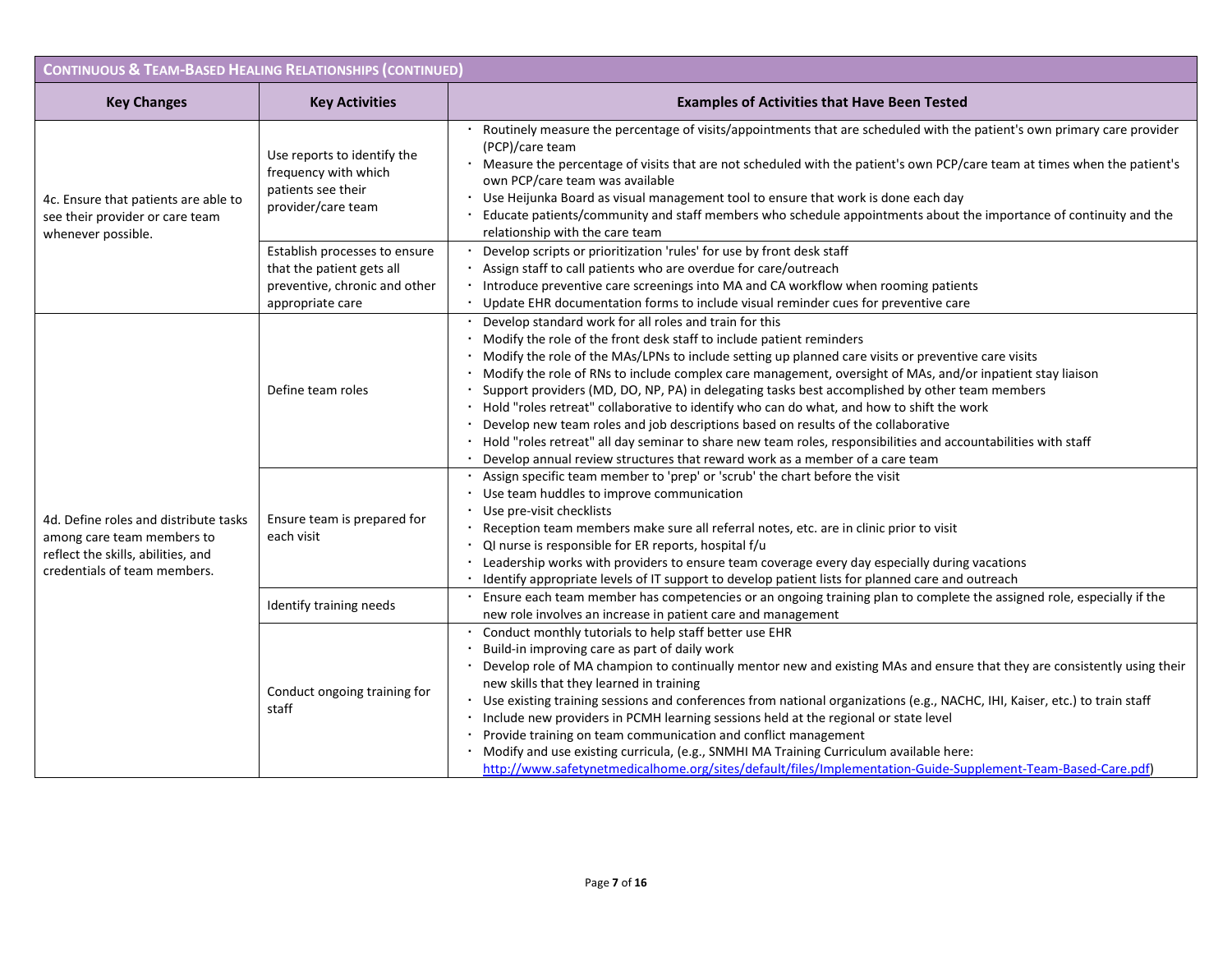| <b>ORGANIZED, EVIDENCE-BASED CARE</b>                                                                                 |                                                                                                 |                                                                                                                                                                                                                                                                                                                                                                                                                                                                                                                                                                       |
|-----------------------------------------------------------------------------------------------------------------------|-------------------------------------------------------------------------------------------------|-----------------------------------------------------------------------------------------------------------------------------------------------------------------------------------------------------------------------------------------------------------------------------------------------------------------------------------------------------------------------------------------------------------------------------------------------------------------------------------------------------------------------------------------------------------------------|
| <b>Key Changes</b>                                                                                                    | <b>Key Activities</b>                                                                           | <b>Examples of Activities that Have Been Tested</b>                                                                                                                                                                                                                                                                                                                                                                                                                                                                                                                   |
|                                                                                                                       | Proactively contact patients in<br>need of chronic or preventive<br>care services               | Have MA, front desk staff, or others use lists of patients due or overdue for services (preventive or planned care) and call to<br>come in for a visit or remind of services due from external providers (e.g. mammogram)                                                                                                                                                                                                                                                                                                                                             |
|                                                                                                                       | Use team huddles to review<br>necessary care to provide to<br>patients                          | Identify a schedule for team huddles and dedicate that time<br>Dedicate staff to review charts prior to the huddle to identify patient needs<br>Use HIT to produce dashboards, reports or alerts when patients are in need of care<br>Match the schedules of the team members so that everyone can be present                                                                                                                                                                                                                                                         |
| 5a. Use planned care according to<br>patient need.                                                                    | Implement processes to<br>assure evidence-based care is<br>provided                             | Create a policy for nurse visits for patients needing additional follow-up for chronic disease management<br>Use standing orders for predictable planned care activities (e.g., HbA1c tests, retinal eye exams, LDL, etc.)                                                                                                                                                                                                                                                                                                                                            |
|                                                                                                                       | Implement workflows for<br>planned care                                                         | Clearly identify activities and roles surrounding planned care (e.g., Who does outreach? Who sets, documents and follows<br>up with patients on self-management goals?)                                                                                                                                                                                                                                                                                                                                                                                               |
|                                                                                                                       | Engage patients in the<br>development of care plans                                             | Use agenda setting and action planning tools, and/or include patient goals and plans in visit summary printed for patient to<br>take home.<br>Leverage EHR to create "report cards" for patients that demonstrate progress towards meeting self-management goals<br>(e.g., a run chart that shows change in HbA1c over time)                                                                                                                                                                                                                                          |
| 5b. Identify high risk patients and<br>ensure they are receiving<br>appropriate care and case<br>management services. | Identify high risk patients for<br>care management                                              | · Use tested algorithms<br>Retrieve data from hospitals, payers, etc.<br>Use patient registries<br>Document risk status in EHR (e.g., add level of risk to problem list)                                                                                                                                                                                                                                                                                                                                                                                              |
|                                                                                                                       | Work with patients to<br>develop shared care plans                                              | · Train team members to use action planning tools<br>Use web based applications such as www.patientpowered.org<br>· Train staff in techniques such as motivational interviewing and 'teach back' to engage patients in care planning                                                                                                                                                                                                                                                                                                                                  |
|                                                                                                                       | Implement a chronic disease<br>management program                                               | Use the services of a diabetes educator<br>Institute protocols for chronic diseases<br>Implement standing orders for behavioral health and medication management consults for patients with chronic conditions<br>· Implement routine education and planned visit training for care team staff, including pharmacists<br>· Implement RN medication refill protocol                                                                                                                                                                                                    |
|                                                                                                                       | Develop standard work flows<br>and processes for identifying<br>patients for care<br>management | Use process mapping tools<br>Design clinic's information infrastructure to internally track and manage referrals/transitions including specialist consults,<br>hospitalizations, ET visits and community agency referrals<br>· Assess patient's clinical, insurance and logistical needs<br>Identify patients with barriers to referrals/transitions and help patients address them<br>Schedule weekly team meetings (with care manager, physician, consulting psychiatrist (if applicable), and other relevant<br>care team members) to review highest risk patients |
|                                                                                                                       | Develop standard work of<br>care manager                                                        | Locate and tailor job descriptions for care management<br>Revisit team roles and adjust them to care management<br>Establish protocols for managing panels of high risk patients                                                                                                                                                                                                                                                                                                                                                                                      |
|                                                                                                                       | Build capacity for RNs and<br>care managers                                                     | Move tasks from RNs to MAs, front desk staff, patient navigators, others as appropriate based on certification, training and<br>skill set                                                                                                                                                                                                                                                                                                                                                                                                                             |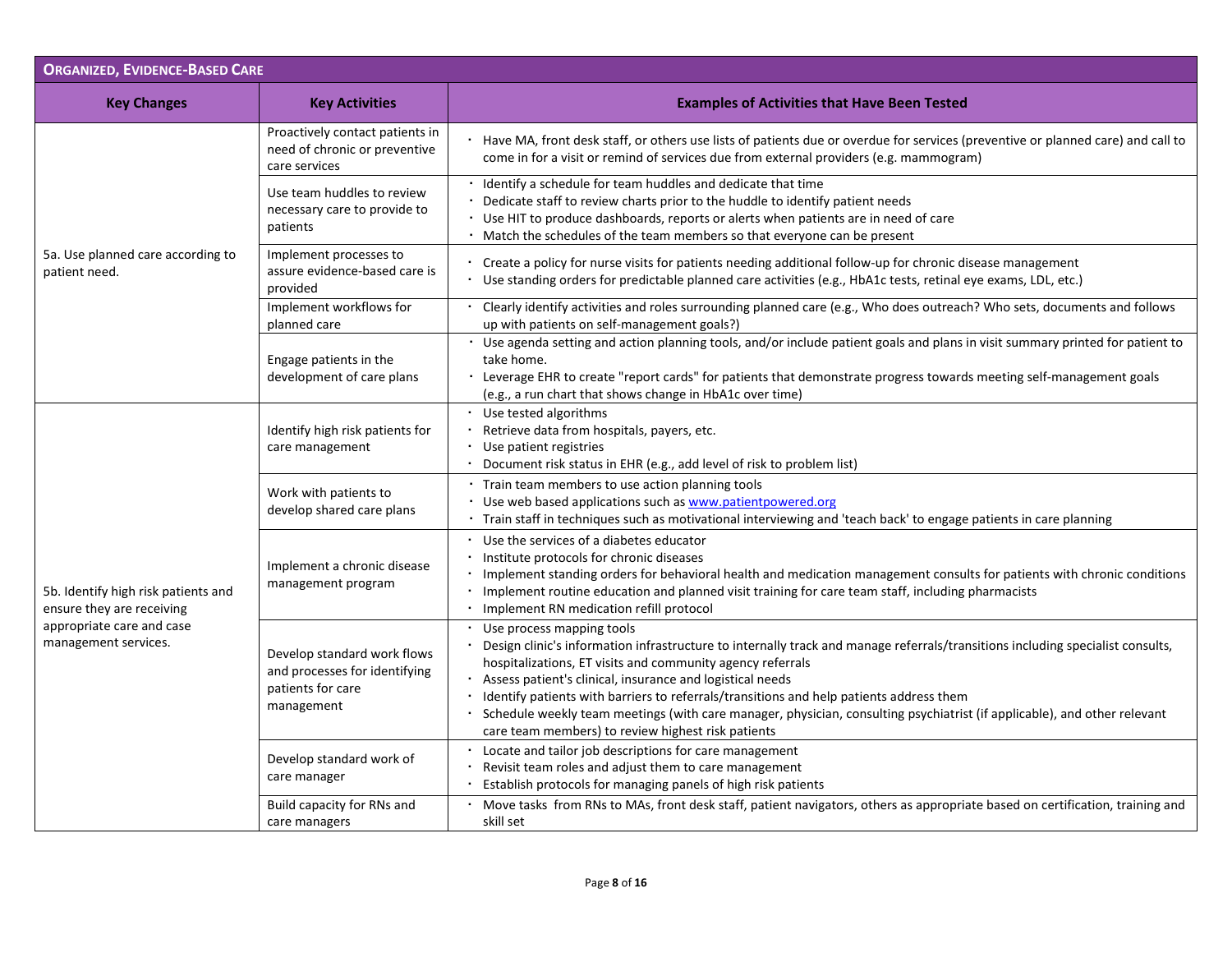| <b>ORGANIZED, EVIDENCE-BASED CARE (CONTINUED)</b>                                                                                                    |                                                                                                                                                  |                                                                                                                                                                                                                                                                                                                                                                  |
|------------------------------------------------------------------------------------------------------------------------------------------------------|--------------------------------------------------------------------------------------------------------------------------------------------------|------------------------------------------------------------------------------------------------------------------------------------------------------------------------------------------------------------------------------------------------------------------------------------------------------------------------------------------------------------------|
| <b>Key Changes</b>                                                                                                                                   | <b>Key Activities</b>                                                                                                                            | <b>Examples of Activities that Have Been Tested</b>                                                                                                                                                                                                                                                                                                              |
| 5c. Use point-of-care reminders<br>based on clinical guidelines.                                                                                     | Integrate comprehensive,<br>guideline-based information<br>on prevention or chronic<br>illness treatment into care<br>protocols and/or reminders | Implement new templates for provider decision support, (e.g., pediatric asthma and spirometry use, COPD, aspirin use for<br>cardiovascular disease)<br>Implement standing orders for nurses or MAs, (e.g., vaccinations, diabetes, etc.)<br>Include point of care reminders for self-management goal setting and review of progress towards achievement of goals |
| 5d. Enable planned interactions<br>with patients by making up-to-date<br>information available to providers<br>and the care team prior to the visit. | Use a summary report or pre-<br>visit worksheet with most<br>recent lab work, vitals and<br>preventive care                                      | Include patient goals and experiences since last visit through the use of visit preparation forms with patients before the visit                                                                                                                                                                                                                                 |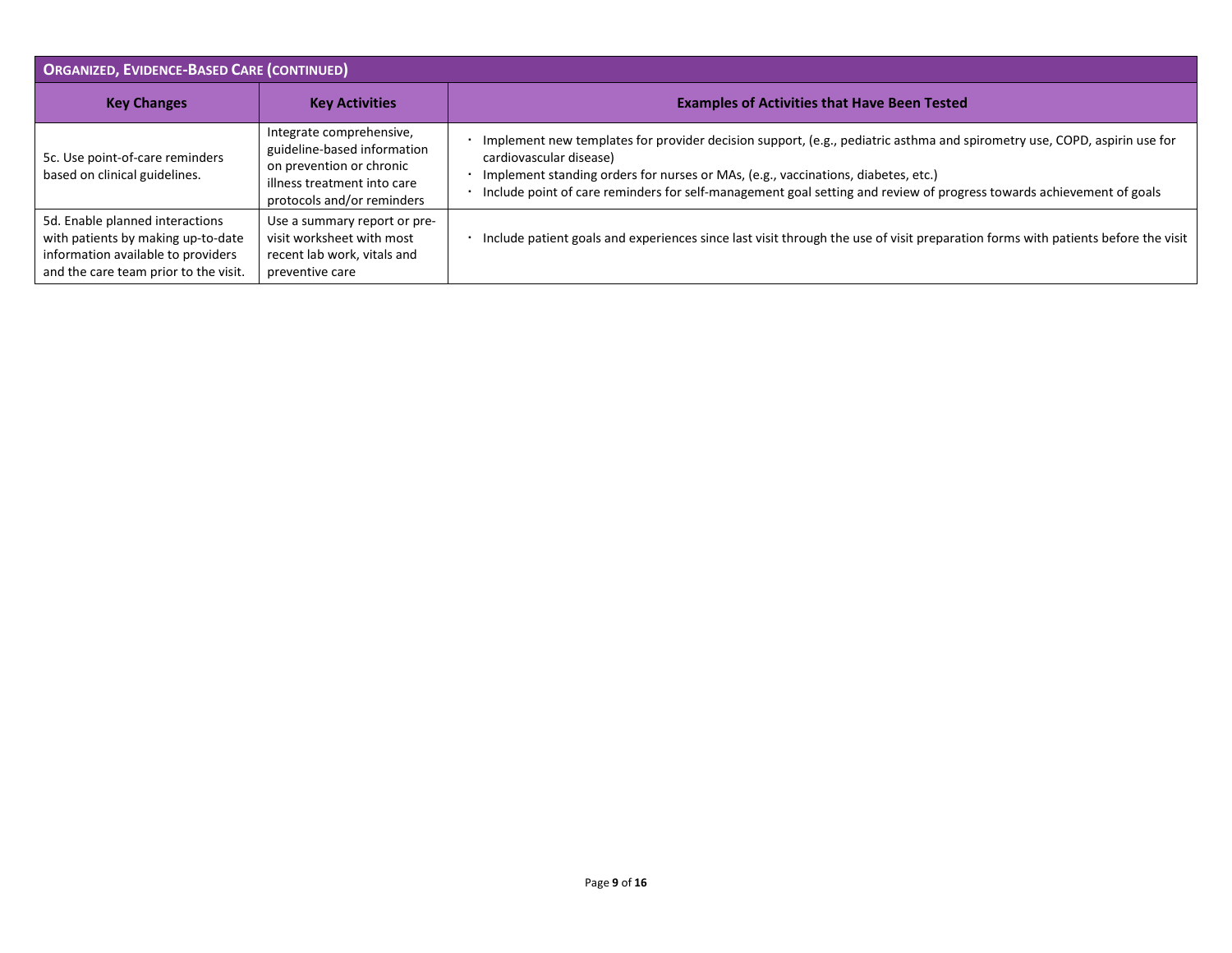| <b>PATIENT-CENTERED INTERACTIONS</b>                                                                                                  |                                                                                                               |                                                                                                                                                                                                                                                                                                                                                                                                                                                                                                                                                                                                                                                                                                                                                                                                                                                                                                                                                                                                                                 |
|---------------------------------------------------------------------------------------------------------------------------------------|---------------------------------------------------------------------------------------------------------------|---------------------------------------------------------------------------------------------------------------------------------------------------------------------------------------------------------------------------------------------------------------------------------------------------------------------------------------------------------------------------------------------------------------------------------------------------------------------------------------------------------------------------------------------------------------------------------------------------------------------------------------------------------------------------------------------------------------------------------------------------------------------------------------------------------------------------------------------------------------------------------------------------------------------------------------------------------------------------------------------------------------------------------|
| <b>Key Changes</b>                                                                                                                    | <b>Key Activities</b>                                                                                         | <b>Examples of Activities that Have Been Tested</b>                                                                                                                                                                                                                                                                                                                                                                                                                                                                                                                                                                                                                                                                                                                                                                                                                                                                                                                                                                             |
| 6a. Respect patient and family<br>values and expressed needs.                                                                         | Prioritize patient experience                                                                                 | Form a patient advisory council to meet on a quarterly basis with leadership and board members<br>Establish a committee or assign accountability to address and improve patient experience<br>Include patient representative(s) on committee to address patient experience<br>Include patient experience as a standing agenda item at leadership meetings<br>Routinely conduct patient satisfaction surveys<br>Share survey results with staff and providers and identify changes that could lead to improvement                                                                                                                                                                                                                                                                                                                                                                                                                                                                                                                |
|                                                                                                                                       | Elicit patients' expectations<br>for the visit/appointment                                                    | Ask patients to write their expectations on a worksheet<br>Use a questionnaire, agenda setting tools, etc.<br>· Have MA/front desk staff ask patient and document in medical record<br>· Use of pre-visit tools, (e.g., CareOregon visit preparation tool, to ensure that all information about evidence-based<br>preventive and chronic care needs is available)                                                                                                                                                                                                                                                                                                                                                                                                                                                                                                                                                                                                                                                               |
| 6b. Encourage patients to expand<br>their role in decision-making,<br>health-related behaviors and self-<br>management.               | Educate care team members<br>on all available patient<br>engagement tools                                     | · Place patient engagement education materials, including videos, in lobby/waiting area<br>· Request patients bring medications or medication lists at every visit<br>Use decision aids to engage patients in treatment choices or preferences<br>Improve EHR patient education materials and decision aids to better support both staff and patients<br>Enlist pharmacy residents to educate patients on treatment and alternatives for their condition at the same time the<br>pharmacist is reviewing medications<br>· Train staff and providers in patient-centered communication, e.g. use of Mauksch's Patient-Centered Observation Form                                                                                                                                                                                                                                                                                                                                                                                  |
|                                                                                                                                       | Actively engage patients in<br>their care                                                                     | Standardize the use of health promotion materials, starting with disease management materials<br>Placed shared decision-making stock boxes which hold decision aids in each exam room<br>Train staff and providers to respond to patient expectations<br>Train staff and providers to use decision aids<br>Train staff and providers on behaviors/techniques for conveying patient-centeredness                                                                                                                                                                                                                                                                                                                                                                                                                                                                                                                                                                                                                                 |
| 6c. Communicate with patients in a<br>culturally appropriate manner, in a<br>language and at a level that the<br>patient understands. | Identify the language/health<br>literacy needs of patient<br>population                                       | Collect 'preferred language for the visit' data from patients and document in EHR<br>Host focus groups to gain in-depth patient feedback on the clarity of clinic communications<br>Use available tools to identify and respond to the approximate health literacy levels of patient population<br>Use focus groups to determine how to best approach language and cultural needs including literacy                                                                                                                                                                                                                                                                                                                                                                                                                                                                                                                                                                                                                            |
|                                                                                                                                       | Communicate with patients<br>and families in a way that<br>best serves their needs                            | Offer programs, (e.g., group visits, health workshops, patient orientation, etc.) in the languages of populations served<br>Modify patient education and communication materials to support patients' literacy levels and languages<br>Use appropriately-trained interpreter in any visit where the patient's preferred language is other than English<br>Assess best/sustainable process for patient interpretation needs - in person/telephone - and develop supportive workflows<br>Hire bi-or multi-lingual staff (including ASL) to assist patients in non-clinical matters<br>Post information and directional signage in multiple languages reflective of patient population in the waiting room<br>Offer foreign language training to providers and staff (e.g., Rosetta Stone to train providers and staff in Spanish)<br>Establish process to ensure translators are available for patients who need/benefit from this support<br>Utilize available technologies including text, secure messaging, and patient portal |
|                                                                                                                                       | Ensure providers and staff are<br>responsive to the varied<br>needs of a multi-cultural<br>patient population | Train staff in important issues of health disparities, health literacy, and communicating effectively with patients<br>Train providers and staff in how to work effectively with trained medical interpreters<br>Train providers and staff in techniques for culturally-sensitive care<br>Match patients with providers / care teams with similar cultural backgrounds when possible<br>Strive to match patients with providers that have a strong background in understanding health disparities as well as<br>providing culturally specific care; (e.g., empanel all Spanish-speaking patients to a Spanish-speaking, bi-lingual provider)                                                                                                                                                                                                                                                                                                                                                                                    |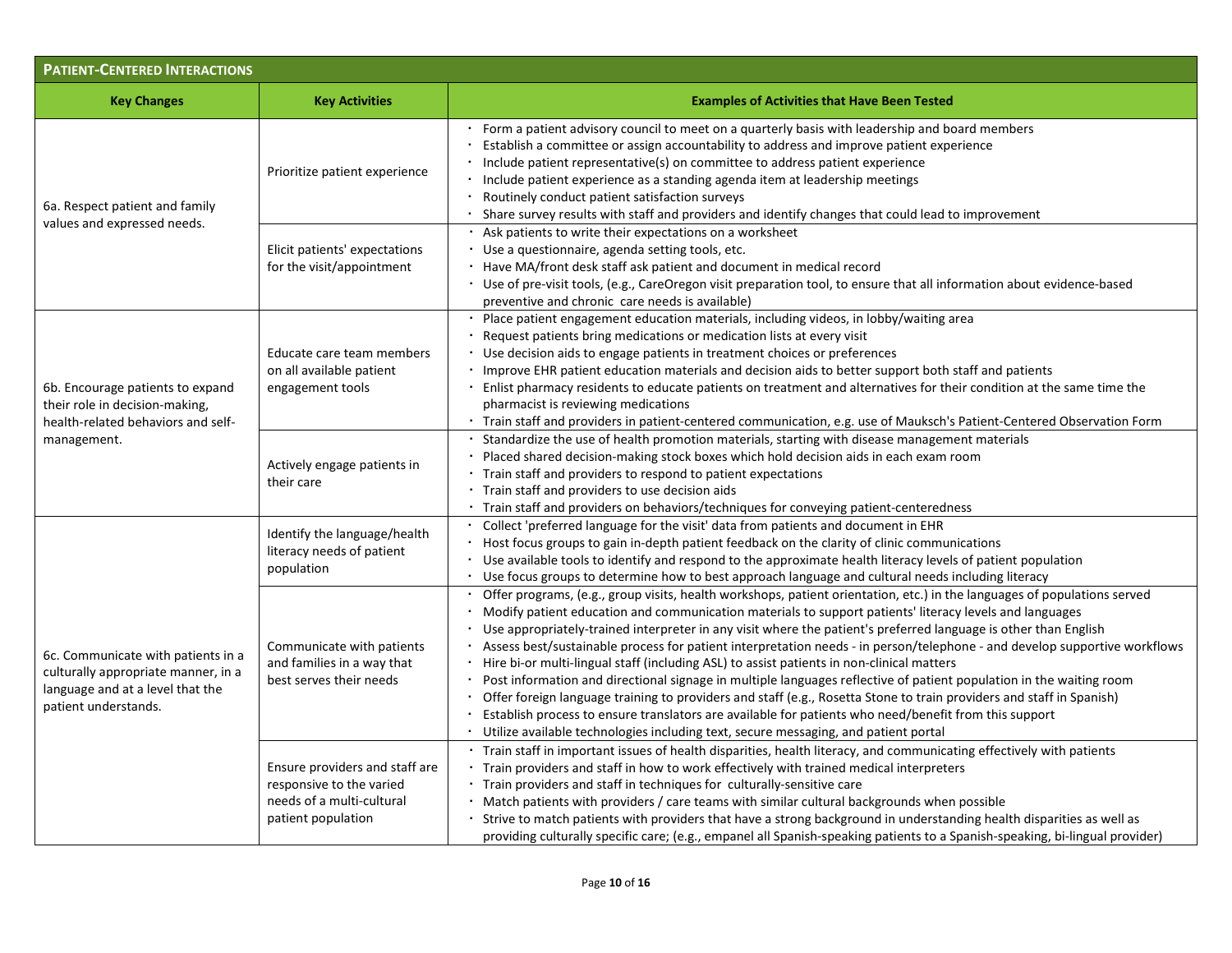| <b>PATIENT-CENTERED INTERACTIONS (CONTINUED)</b>                                                                                           |                                                                             |                                                                                                                                                                                                                                                                                                                                                                                                                                                                                                                                                                                                                                                                  |  |
|--------------------------------------------------------------------------------------------------------------------------------------------|-----------------------------------------------------------------------------|------------------------------------------------------------------------------------------------------------------------------------------------------------------------------------------------------------------------------------------------------------------------------------------------------------------------------------------------------------------------------------------------------------------------------------------------------------------------------------------------------------------------------------------------------------------------------------------------------------------------------------------------------------------|--|
| <b>Key Changes</b>                                                                                                                         | <b>Key Activities</b>                                                       | <b>Examples of Activities that Have Been Tested</b>                                                                                                                                                                                                                                                                                                                                                                                                                                                                                                                                                                                                              |  |
| 6d. Provide self-management<br>support at every visit through goal<br>setting and action planning.                                         | Train staff and providers on<br>self-management support                     | Train staff and providers on why self-management support is key to engaging patients as partners in their care<br>Train providers and staff in how to effectively use self-management support techniques to engage with patients<br>Establish roles and responsibilities for team members and the use of self-management goal-setting<br>By implementing systems to support, ensure communication among staff about patient self-management support, (e.g.,<br>establish documentation methods for patient self-management goals)                                                                                                                                |  |
|                                                                                                                                            | Ensure self-management<br>support at every visit                            | Designate role/responsibility to address goals at every patient visit<br>· Make sure all team members know patient goals and follow-up so they can support them as appropriate<br>Use self-management goal setting forms in the patient visit<br>Use available support tools as appropriate, (e.g., PSPC Asthma Intervention, CINA materials, etc.)<br>Use a health educator if available<br>• Utilize behavioral health to address self-management support where appropriate                                                                                                                                                                                    |  |
|                                                                                                                                            | Use validated communication<br>strategies for goal-setting<br>with patients | Train appropriate staff on how to initiate self-management goal conversations with patients<br>Train staff and providers in the use of motivational interviewing techniques                                                                                                                                                                                                                                                                                                                                                                                                                                                                                      |  |
|                                                                                                                                            | Establish a system to follow-<br>up on self-management goal-<br>setting     | Use a registry system to identify patients who need a follow-up call<br>Designate role/responsibility for doing follow-up calls with patients<br>Share information on applicable community services that will help patients achieve their SM goals<br>Use templates and reminder systems in EHR<br>· Provide a list of community resources for patients (e.g., farmer's market lists, places for free yoga sessions, free meals, etc.)<br>and also a wellness fair that occurs once per month for patients wanting to improving their health<br>Develop scripts or other training resources to support other staff roles in follow-up, (e.g., patient navigator) |  |
| 6e. Obtain feedback from<br>patients/families about their<br>healthcare experience and use this<br>information for quality<br>improvement. | Capture patients' satisfaction<br>with care                                 | Use validated patient satisfaction or experience surveys that are appropriate to population language and literacy level<br>Present patient satisfaction survey results to staff during a clinic-wide staff meeting to discuss ways to improve operations<br>to increase ratings                                                                                                                                                                                                                                                                                                                                                                                  |  |
|                                                                                                                                            | Understand patients'<br>experiences with care                               | Conduct waiting room interviews (e.g., ask patients if they were satisfied with the care they received and if all their<br>questions were answered at the time of the visit)<br>Conduct 'secret shopper' testing, see the Secret Shopper Exercise available here:<br>http://www.safetynetmedicalhome.org/sites/default/files/Secret-Shopper.pdf<br>Observe, document and analyze patient flow through an office visit<br>Do 'walkthroughs' with various staff members                                                                                                                                                                                            |  |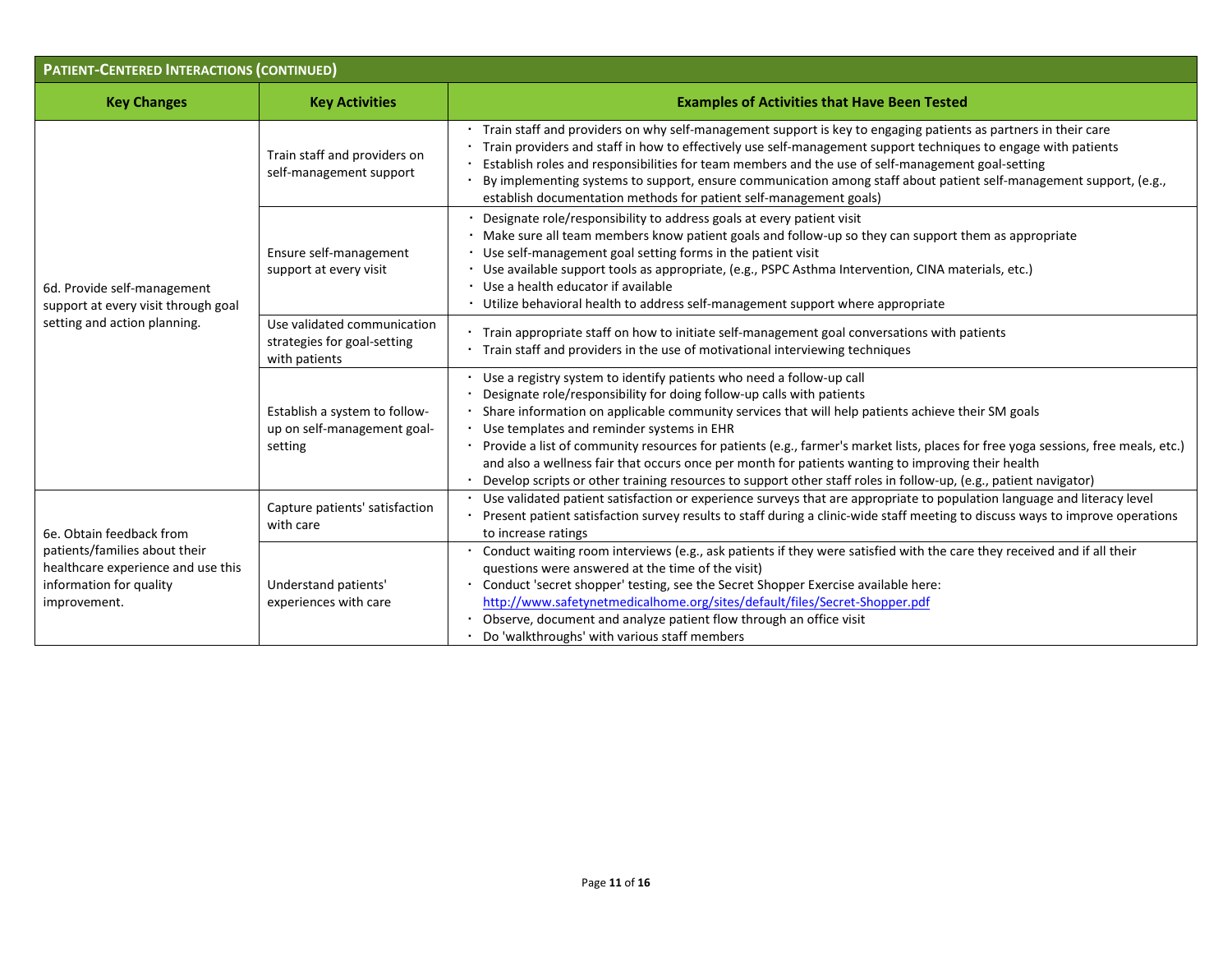| <b>ENHANCED ACCESS</b>                                                                                                                                               |                                                                                          |                                                                                                                                                                                                                                                                                                                                                                                                                                                                                                                                                                                                                                                                                                                                                                                                                                                                                           |
|----------------------------------------------------------------------------------------------------------------------------------------------------------------------|------------------------------------------------------------------------------------------|-------------------------------------------------------------------------------------------------------------------------------------------------------------------------------------------------------------------------------------------------------------------------------------------------------------------------------------------------------------------------------------------------------------------------------------------------------------------------------------------------------------------------------------------------------------------------------------------------------------------------------------------------------------------------------------------------------------------------------------------------------------------------------------------------------------------------------------------------------------------------------------------|
| <b>Key Changes</b>                                                                                                                                                   | <b>Key Activities</b>                                                                    | <b>Examples of Activities that Have Been Tested</b>                                                                                                                                                                                                                                                                                                                                                                                                                                                                                                                                                                                                                                                                                                                                                                                                                                       |
| 7a. Promote and expand access by<br>ensuring that established patients<br>have 24/7 continuous access to<br>their care teams via phone email or<br>in-person visits. | Offer extended hours to meet<br>patient needs                                            | Shift operating hours to better meet the needs of patients, particularly for different ethnic groups<br>Stagger provider and staff schedules to improve coverage/increase hours<br>Open weekends and evenings<br>• Open early for people needing lab tests<br>Open for lunch-hour appointments<br>Ensure patients know about and understand after-hours care                                                                                                                                                                                                                                                                                                                                                                                                                                                                                                                              |
|                                                                                                                                                                      | Implement after-hours on-call<br>coverage                                                | For each of the activities listed below, it is assumed that each includes access to patient's medical records remotely:<br>Use a cell phone that is shared or rotated among providers after hours<br>Have residents take call or establish an "on-call resident" role<br>• Contract with after-hours call agency with rotating provider call schedule on pager<br>Use a provider or RN on-call coverage rotation schedule                                                                                                                                                                                                                                                                                                                                                                                                                                                                 |
|                                                                                                                                                                      | Use technology to improve<br>after-hours care                                            | Implement secure patient portals to allow communication between patients and provider teams via email<br>Provide remote access for providers on-call or off-site to access EHR/medical records                                                                                                                                                                                                                                                                                                                                                                                                                                                                                                                                                                                                                                                                                            |
| 7b. Provide scheduling options that<br>are patient- and family-centered<br>and accessible to all patients.                                                           | Accommodate walk-in and<br>same-day appointments                                         | Make open access an organizational priority<br>Review the principles of open access scheduling with all staff<br>Establish an Urgent Care Clinic that links patients back to their own provider/care team<br>Evolve away from urgent care providers and to adequate levels of same day access for all empanelled providers                                                                                                                                                                                                                                                                                                                                                                                                                                                                                                                                                                |
|                                                                                                                                                                      | Expand access during regular<br>business hours by trying<br>different types of visits    | Assess and test the feasibility of group visits, shared medical appointments or other alternatives to the traditional 1:1 visit,<br>(e.g., as seen in Centering Pregnancy, Reclaiming Your Health group visits)<br>· Assess and test the feasibility of increasing services provided on-site, (e.g. pharmacy, behavioral health services, etc.)<br>Identify ways to support "max-packing" visits or provide other necessary/recommended services (preventive exams,<br>chronic care tests, etc.) when patients are in the office<br>Offer pharmacy visits and/or nurse visits<br>Review schedules for patients who could be seen by non-provider staff and establish a system for providing non-provider<br>visits<br>Review schedules for patients whose visits could be done by phone and establish a system for providing telephone visits<br>Offer pharmacotherapy clinic once a week |
|                                                                                                                                                                      | Expand in-person access<br>during regular business hours<br>by using staff in new ways.  | Conduct provider-directed nurse visits<br>Offer nurse or med-level provider visits without appointment all day including lunch hours<br>Use students to run vaccination clinics<br>Use pharmacy and medical residents in new ways<br>Use RNs as physician extenders                                                                                                                                                                                                                                                                                                                                                                                                                                                                                                                                                                                                                       |
|                                                                                                                                                                      | Improve telephone systems<br>to assure that patient<br>questions are answered<br>quickly | Use scripts and training to allow front desk staff, MAs, etc. to answer some of the questions previously addressed by RNs<br>Evaluate existing telephone systems including patient input and redesign accordingly<br>Incorporate a triage system<br>Establish a standardized workflow for telephone calls including information collection<br>Establish policies and protocols for addressing voice mails and other messages<br>Assign a dedicated MA/RN to answer clinical questions<br>Solicit patient input on how to improve telephone systems<br>Float MA carries cell phone for direct access to daily patient questions; screens/responds/and forwards as needed                                                                                                                                                                                                                   |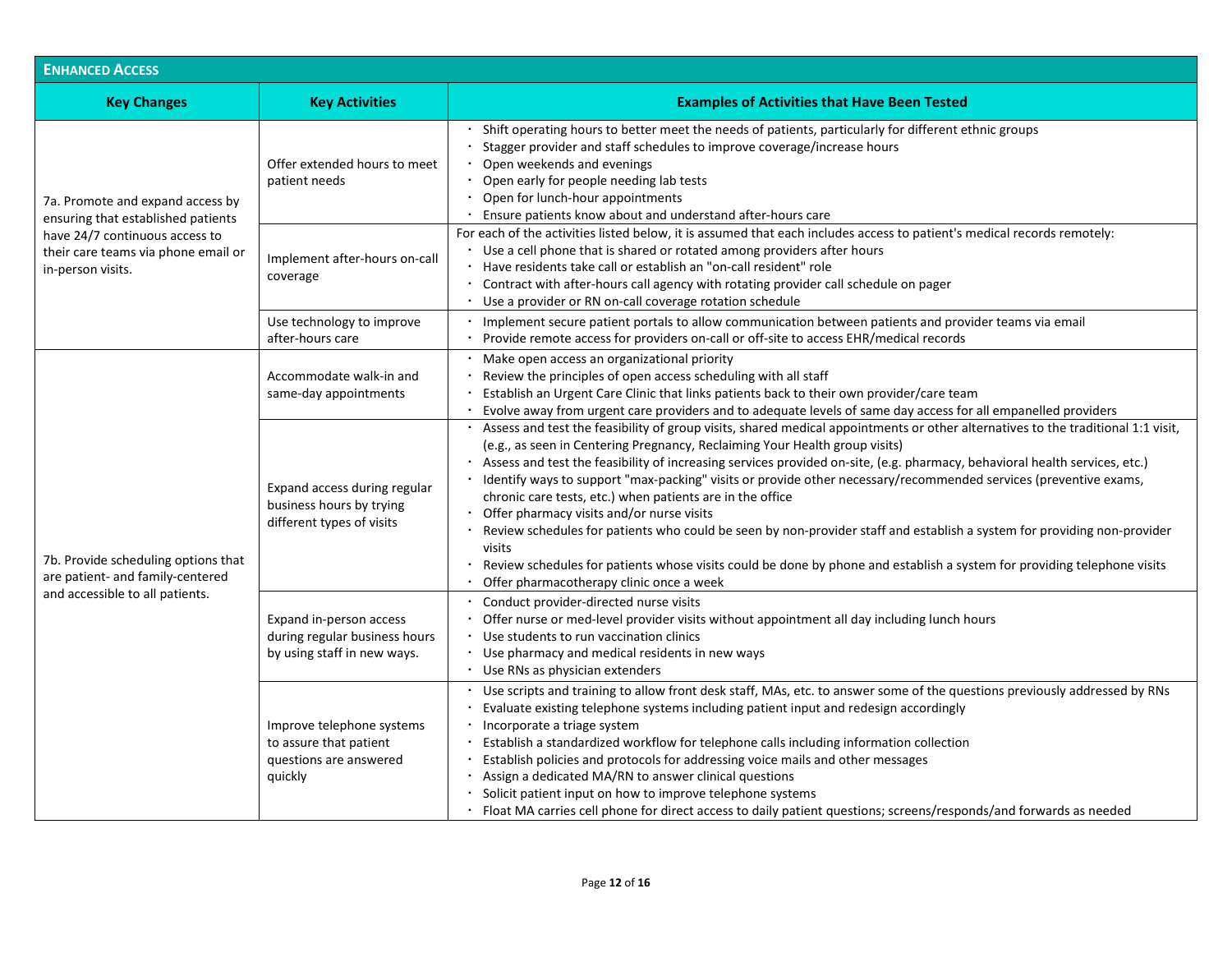| <b>ENHANCED ACCESS (CONTINUED)</b>                                                                                        |                                                                                                                                                                              |                                                                                                                                                                                                                                                                                                                                                                                                                                                                                                                                                                                                     |  |  |
|---------------------------------------------------------------------------------------------------------------------------|------------------------------------------------------------------------------------------------------------------------------------------------------------------------------|-----------------------------------------------------------------------------------------------------------------------------------------------------------------------------------------------------------------------------------------------------------------------------------------------------------------------------------------------------------------------------------------------------------------------------------------------------------------------------------------------------------------------------------------------------------------------------------------------------|--|--|
| <b>Key Changes</b>                                                                                                        | <b>Key Activities</b>                                                                                                                                                        | <b>Examples of Activities that Have Been Tested</b>                                                                                                                                                                                                                                                                                                                                                                                                                                                                                                                                                 |  |  |
| 7b. Provide scheduling options that<br>are patient- and family-centered<br>and accessible to all patients.<br>(continued) | Improve processes to reduce<br>no show rates                                                                                                                                 | Standardize scheduling templates<br>Make reminder calls to patients who are high-risk for not showing up for appointments<br>Communicate no-show policy for all patients with two or more no-shows and have them sign a behavior contract                                                                                                                                                                                                                                                                                                                                                           |  |  |
|                                                                                                                           | Evaluate access using data<br>collection                                                                                                                                     | Have a systematic approach for managers and teams to review schedules, (e.g., monthly, to assess access continuity)<br>Calculate supply of providers and compare to patient demand including requests (e.g., phone calls) for appointments that<br>are not able to be filled same day<br>Monitor telephone abandonment rates to determine which changes result in improvements<br>Regularly review dashboard of access measures such as average days to third next available appointment, no show rate,<br>wait and cycle times, resolution on first call, etc.                                     |  |  |
| 7c. Help patients attain and<br>understand health insurance<br>coverage.                                                  | Design a program to assist<br>patients in enrolling in<br>available health plans<br>including Medicaid or<br>Medicare Part D<br>Identify resources for<br>uninsured patients | Establish a new patient orientation program that addresses all coverage opportunities and is repeated annually<br>Have a pharmacist available daily to meet with patients and select plan based on output from www.medicare.gov<br>Establish a financial advocate position to assist patients in enrollment<br>Have a social worker, financial counselor, or outreach worker address health insurance coverage<br>Partner with community organizations (e.g., SHINE) to provide Medicare Part D Support<br>Use social worker or patient navigator to refer patients to options within the community |  |  |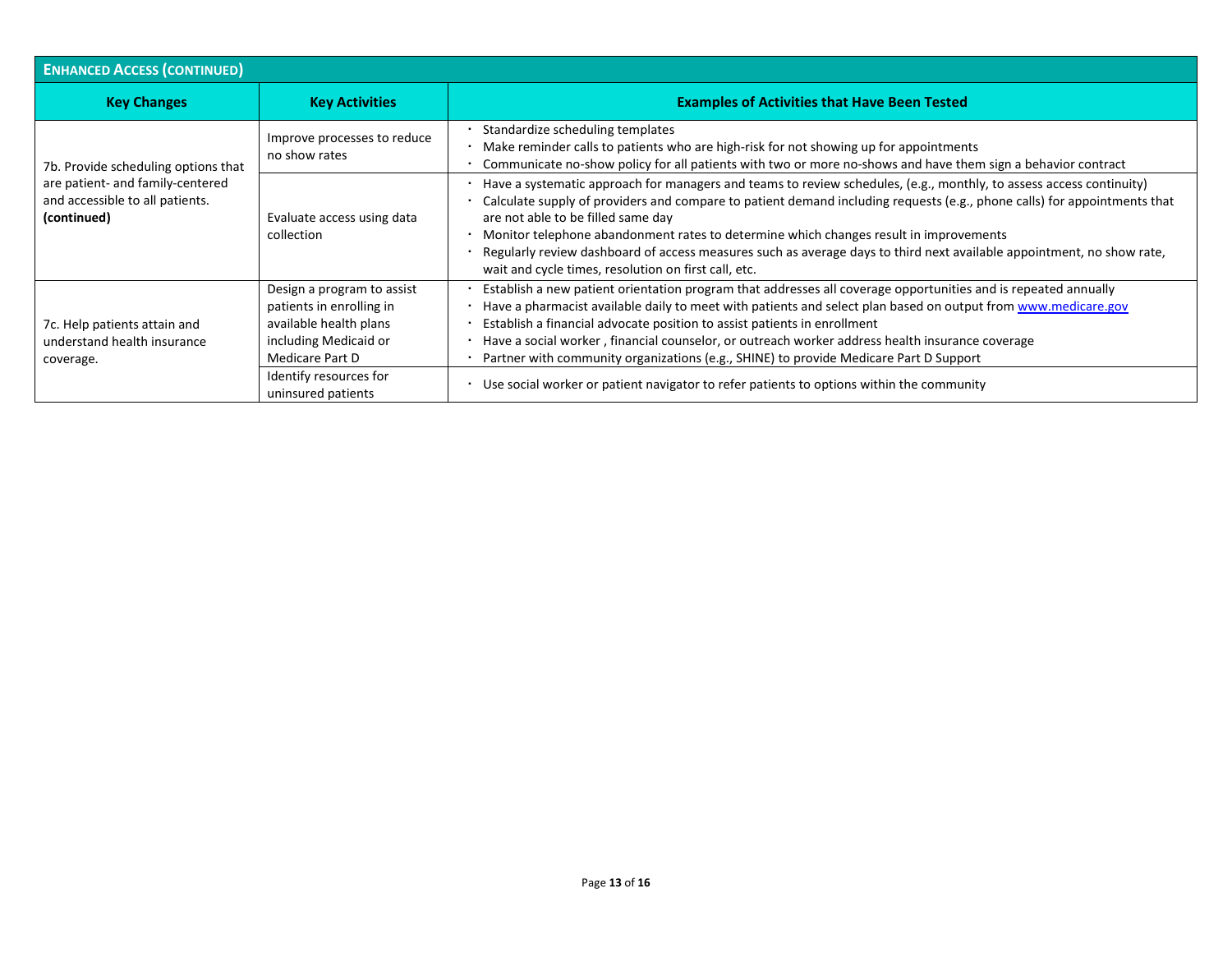| <b>CARE COORDINATION</b>                                                                                                   |                                                                                                                            |                                                                                                                                                                                                                                                                                                                                                                                                                                                                                                                                                                                                                                                                                                                                                                                                                                                                                                                                     |  |  |
|----------------------------------------------------------------------------------------------------------------------------|----------------------------------------------------------------------------------------------------------------------------|-------------------------------------------------------------------------------------------------------------------------------------------------------------------------------------------------------------------------------------------------------------------------------------------------------------------------------------------------------------------------------------------------------------------------------------------------------------------------------------------------------------------------------------------------------------------------------------------------------------------------------------------------------------------------------------------------------------------------------------------------------------------------------------------------------------------------------------------------------------------------------------------------------------------------------------|--|--|
| <b>Key Changes</b>                                                                                                         | <b>Key Activities</b>                                                                                                      | <b>Examples of Activities that Have Been Tested</b>                                                                                                                                                                                                                                                                                                                                                                                                                                                                                                                                                                                                                                                                                                                                                                                                                                                                                 |  |  |
| 8a. Link patients with community<br>resources to facilitate referrals and<br>respond to social service needs.              | Establish accountability by<br>deciding as a primary care<br>clinic to improve care<br>coordination                        | Develop a quality improvement plan specific to collaborating with community health care facilities, specialists, and other<br>community resources to implement changes and measure progress<br>Post provider-specific data publicly re: care coordination activities, (e.g., percentage of referrals completed and results<br>communicated in a timely fashion)<br>Use reports and/or visual boards with care coordination results at the team level<br>To ensure that all information is available to the team when needed and has been communicated with patients, incorporate<br>information on referrals and results into planned care structure/daily huddle                                                                                                                                                                                                                                                                   |  |  |
|                                                                                                                            | Identify, develop and<br>maintain relationships with<br>key specialist groups,<br>hospitals and community<br>organizations | Complete internal needs assessment to determine key partnership needs<br>Have medical director and/or executive director meet with community hospital representatives to champion relationship<br>building efforts<br>Work with specialty groups to establish bi-directional communication systems for referrals and scheduling<br>Practice engages with community agencies to improve access and use of social services for patients                                                                                                                                                                                                                                                                                                                                                                                                                                                                                               |  |  |
|                                                                                                                            | Develop agreements with<br>these key groups, hospitals<br>and agencies                                                     | Initiate conversations with key consultants and community resources<br>Develop verbal or written agreements that include referral or transition guidelines, expectations, and consultation or<br>transition processes<br>Establish written agreement with hospitalists                                                                                                                                                                                                                                                                                                                                                                                                                                                                                                                                                                                                                                                              |  |  |
|                                                                                                                            | Develop systems that support<br>the safe transition of patients                                                            | Ensure the information and medication changes are communicated to all parties<br>Use RN care manager, referral coordinator and others and/or care transitions program to ensure patients are supported as<br>they move across healthcare and community facilities<br>Receive data from and work with health plan CCMs to manage patient care<br>Staff hospital inpatient service exclusively with patient's PCPs and PCP partners, providing immediate familiarity in inpatient<br>setting<br>Conduct home visits by nurse practitioner and pharmacist<br>Identify care team member responsible for managing patient care transitions or integrate transition of care responsibilities<br>across care team member roles<br>Establish clinical guidelines for contact within 48 hours of discharge with patients after a transition of care experience, e.g.,<br>ED or hospital discharge or discharge from other healthcare setting |  |  |
| 8b. Integrate behavioral health and<br>specialty care into care delivery<br>through co-location or referral<br>agreements. | Improve collaboration<br>between primary care and<br>mental health teams                                                   | Embed an LCSW, behaviorist, and/or family practice mental health NP on care teams as feasible and create a system for<br>'warm hand-offs' to these providers<br>Use volunteer specialists to see uninsured<br>Collaborate with and establish a formal agreement with a community mental health agency<br>Use a psychiatrist or PMHNP for medications management for high acuity and provide time to consult with PCPs managing<br>lower acuity<br>Engage providers in identifying high risk patients who would benefit from extra monitoring or outreach from behavioral<br>health<br>Create a process between PCP and behavioral health specialist for shared care plans and setting self-management goals<br>with patients                                                                                                                                                                                                        |  |  |
|                                                                                                                            | Improve collaboration<br>between primary care and<br>specialty care                                                        | Establish a specialty care network at local hospital<br>Tap into Volunteer Physicians Network or other community resource affiliated with specialty care<br>Integrate patient self-management goals into shared care plan<br>Use bi-directional communication and a shared care plan between PCP and specialty providers                                                                                                                                                                                                                                                                                                                                                                                                                                                                                                                                                                                                            |  |  |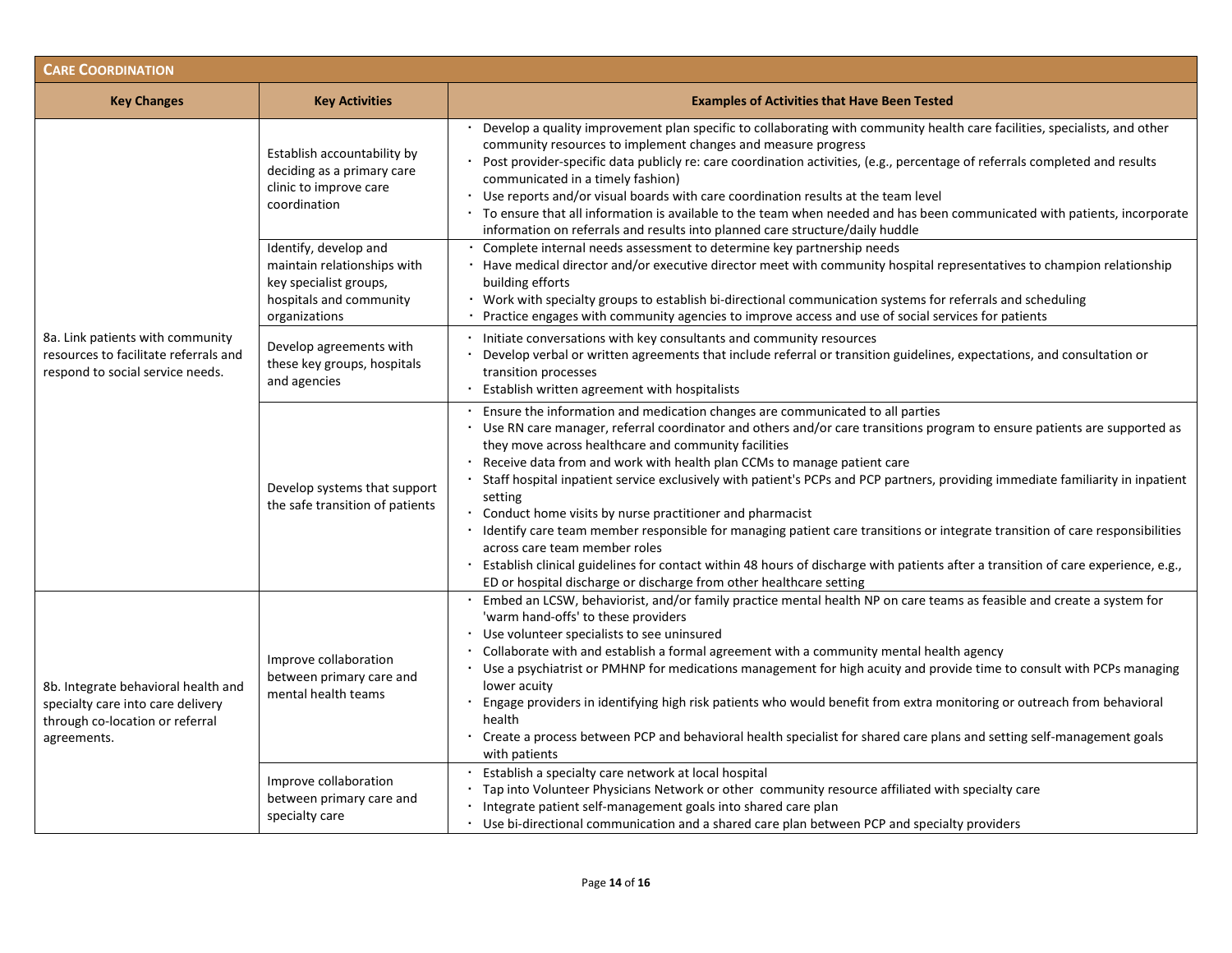| <b>CARE COORDINATION (CONTINUED)</b>                                                                  |                                                                                       |                                                                                                                                                                                                                                                                                                                                                                                                                                                                                                                                                                                                                                                                                                                                                                                                                                                                                          |  |  |
|-------------------------------------------------------------------------------------------------------|---------------------------------------------------------------------------------------|------------------------------------------------------------------------------------------------------------------------------------------------------------------------------------------------------------------------------------------------------------------------------------------------------------------------------------------------------------------------------------------------------------------------------------------------------------------------------------------------------------------------------------------------------------------------------------------------------------------------------------------------------------------------------------------------------------------------------------------------------------------------------------------------------------------------------------------------------------------------------------------|--|--|
| <b>Key Changes</b>                                                                                    | <b>Key Activities</b>                                                                 | <b>Examples of Activities that Have Been Tested</b>                                                                                                                                                                                                                                                                                                                                                                                                                                                                                                                                                                                                                                                                                                                                                                                                                                      |  |  |
| 8c. Track and support patients when<br>they obtain services outside the<br>practice.                  | Develop and implement an<br>information transfer system                               | · Investigate potential of shared EHR or web-based e-referral system; if not available, set up other standardized information<br>flow process<br>Review ED discharge records to assure timely follow-up care is provided<br>Design a communication method between hospital and primary care (texting, faxing, etc.)<br>Participate in ED diversion project with community partners to understand patterns related to high-utilizers of the ED or<br>patients using the ED for primary care during regular clinic hours<br>Use CareEverywhere with other systems that use EPIC EHR<br>Determine appropriate model for the practice's integration of behavioral health, e.g., co-location of services, embedded<br>behavioral health services or community based collaboration model<br>Test and implement "warm hand-offs" between PCP, patient and mental health/behavioral health staff |  |  |
|                                                                                                       | Develop an internal tracking<br>system                                                | Design the clinic's information infrastructure to internally track and manage referrals/transitions<br>Utilize EHR functionality for referral tracking                                                                                                                                                                                                                                                                                                                                                                                                                                                                                                                                                                                                                                                                                                                                   |  |  |
|                                                                                                       | Implement e-prescribing                                                               | Utilize EHR functionality for e-prescribing                                                                                                                                                                                                                                                                                                                                                                                                                                                                                                                                                                                                                                                                                                                                                                                                                                              |  |  |
|                                                                                                       | Organize practice team to<br>support patients and families                            | Delegate/hire and train staff to coordinate referrals and transitions of care and patient centered communication<br>Assess patients' insurance and logistical needs<br>Identify patients with barriers to referrals/transitions and help patients address them<br>· Assign accountability and timeframe for follow-up post referral or transition<br>• Use Outreach Specialist and Referral Coordinator to assist patients                                                                                                                                                                                                                                                                                                                                                                                                                                                               |  |  |
| 8d. Follow up with patients within a<br>few days of an emergency room<br>visit or hospital discharge. | Identify patients seen in the<br>ED or discharged from<br>hospital                    | Review Emergency Department discharge records to assure timely follow-up care is provided<br>Design a communication method between hospital and primary care (testing, faxing, etc.)<br>Use patient navigator, health assistant or others to capture lists of patients' hospitalized or with ED visit<br>Share health center EHR access with local Emergency Department and admissions staff                                                                                                                                                                                                                                                                                                                                                                                                                                                                                             |  |  |
|                                                                                                       | Develop workflows for ED<br>follow-up visits                                          | Identify and integrate into care team the staff responsible for internal tracking and management of referrals/transitions<br>Assign roles and accountability for ED follow-up visits<br>Establish definitions of 'avoidable' vs. 'unavoidable' ED visits and workflows for follow-up of each type                                                                                                                                                                                                                                                                                                                                                                                                                                                                                                                                                                                        |  |  |
|                                                                                                       | Use data to identify ED visit<br>patterns                                             | Participate in ED diversion project with community partners to understand patterns related to high-utilizers of the ED or<br>patients using the ED for primary care during regular clinic hour<br>Focus on patients who have both medical and psychiatric issues as subpopulation<br>Track "high flyers," number of patient follow-ups and number of times patient outreach is performed                                                                                                                                                                                                                                                                                                                                                                                                                                                                                                 |  |  |
| 8e. Communicate test results and<br>care plans to patients.                                           | Identify workflows for<br>assuring results are<br>communicated in a timely<br>fashion | · Assign accountable staff the responsibility of tracking tests<br>Assign accountable staff the responsibility of communicating and explaining test results to patients in a timely manner<br>· Modify procedures for conducting tests                                                                                                                                                                                                                                                                                                                                                                                                                                                                                                                                                                                                                                                   |  |  |